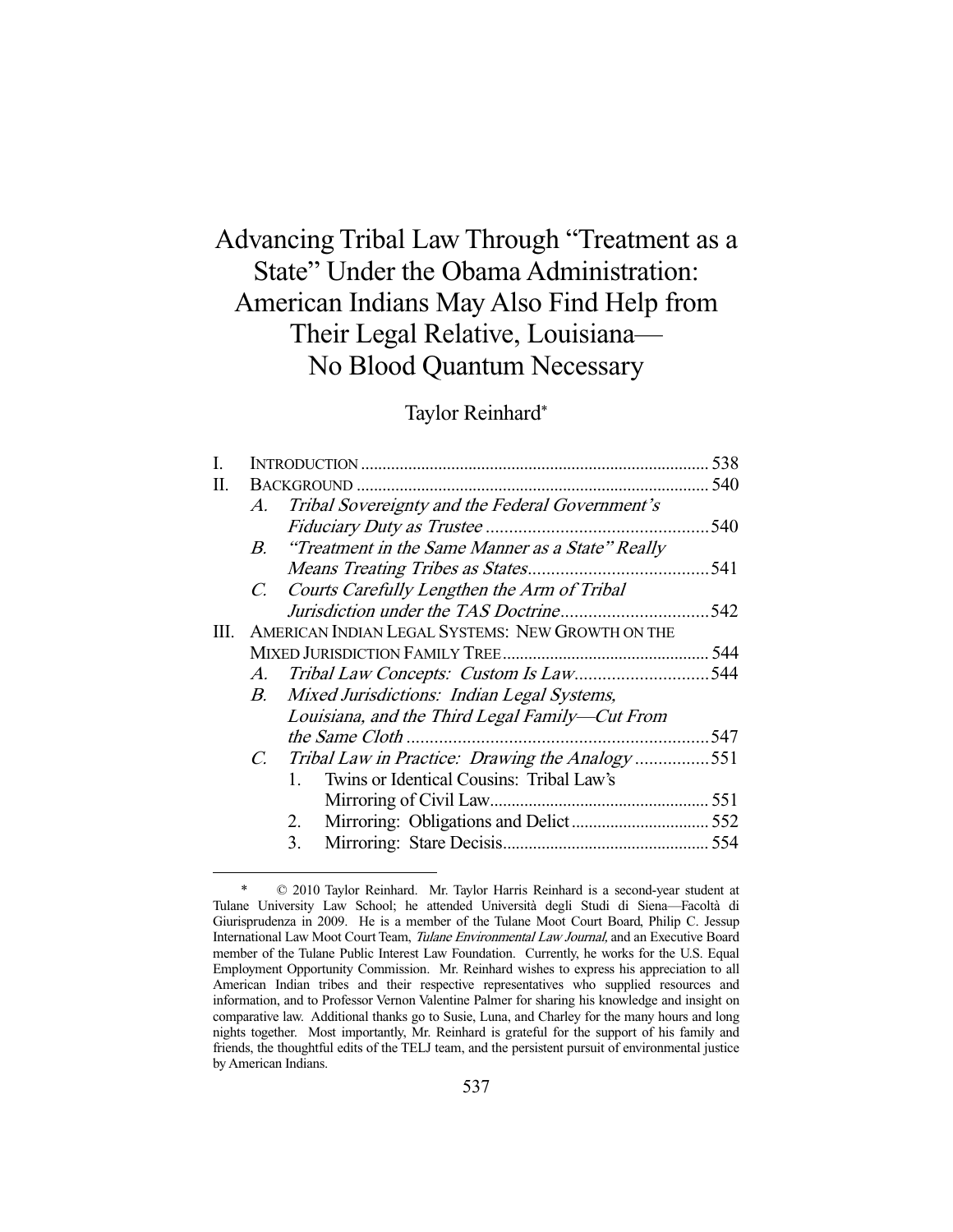|  |  | IV. THE TAS DOCTRINE: PROTECTING SOVEREIGNTY AND THE |  |
|--|--|------------------------------------------------------|--|
|  |  |                                                      |  |
|  |  | A. Water Quality Standards: The Gateway to           |  |
|  |  |                                                      |  |
|  |  |                                                      |  |
|  |  |                                                      |  |
|  |  | B. Legitimizing Culture: The TAS Doctrine Supports   |  |
|  |  |                                                      |  |
|  |  |                                                      |  |
|  |  |                                                      |  |

#### I. INTRODUCTION

-

There are Indian nations. They exist, they thrive, and like any sovereign society, they wish to preserve their laws, their traditions, their values.... And sometimes they conflict with the states or the federal government . . . . People need to be aware of the rightful place of Indian nations.<sup>1</sup>

 It is well-established that American Indian jurisdictions are distinct nations, separate but dependent upon the United States, whose sovereignty is embodied in the people and power of the tribe since time immemorial.<sup>2</sup> However, states have consistently challenged American Indians' inherent, court-enforced, and legislatively endowed autonomy to make and enforce their own laws regarding environmental protection, distinct from laws of the state within which the reservation is located.<sup>3</sup> Evincing the propriety of American Indian sovereignty, the federal government has deliberately afforded American Indians "Treatment in the Same Manner as a State" (TAS) under some of the most substantive federal environmental statutes, including the Clean Water Act (CWA).<sup>4</sup> Though the federal judiciary has effectively thwarted attempts to whittle away at the TAS doctrine, President Obama and his administration continue to recognize and emphasize the indispensable role of tribal

<sup>1.</sup> Victoria Boggiano, Navajo Nation Holds Court at College, DARTMOUTH, Feb. 13, 2007, available at http://thedartmouth.com/2007/02/13/news/Navajo (quoting Chief Justice Yazzie of the Navajo Nation Supreme Court).

<sup>2.</sup> See Kathleen A. Kannler, The Struggle Among the States, the Federal Government, and Federally Recognized Indian Tribes To Establish Water Quality Standards for Waters Located on Reservations, 15 GEO. INT'L ENVTL. L. REV. 53, 55 (2002).

 <sup>3.</sup> See Robert Erickson, Comment, Protecting Tribal Waters: The Clean Water Act Takes Over Where Tribal Sovereignty Leaves Off, 15 TUL. ENVTL. L. J. 425, 427 (2002).

 <sup>4.</sup> See Envtl. Prot. Agency (EPA) Am. Indian Tribal Portal, Am. Indian Envtl. Office, Laws and Regulation, http://www.epa.gov/tribal/laws/tas.htm (last visited Mar. 5, 2010).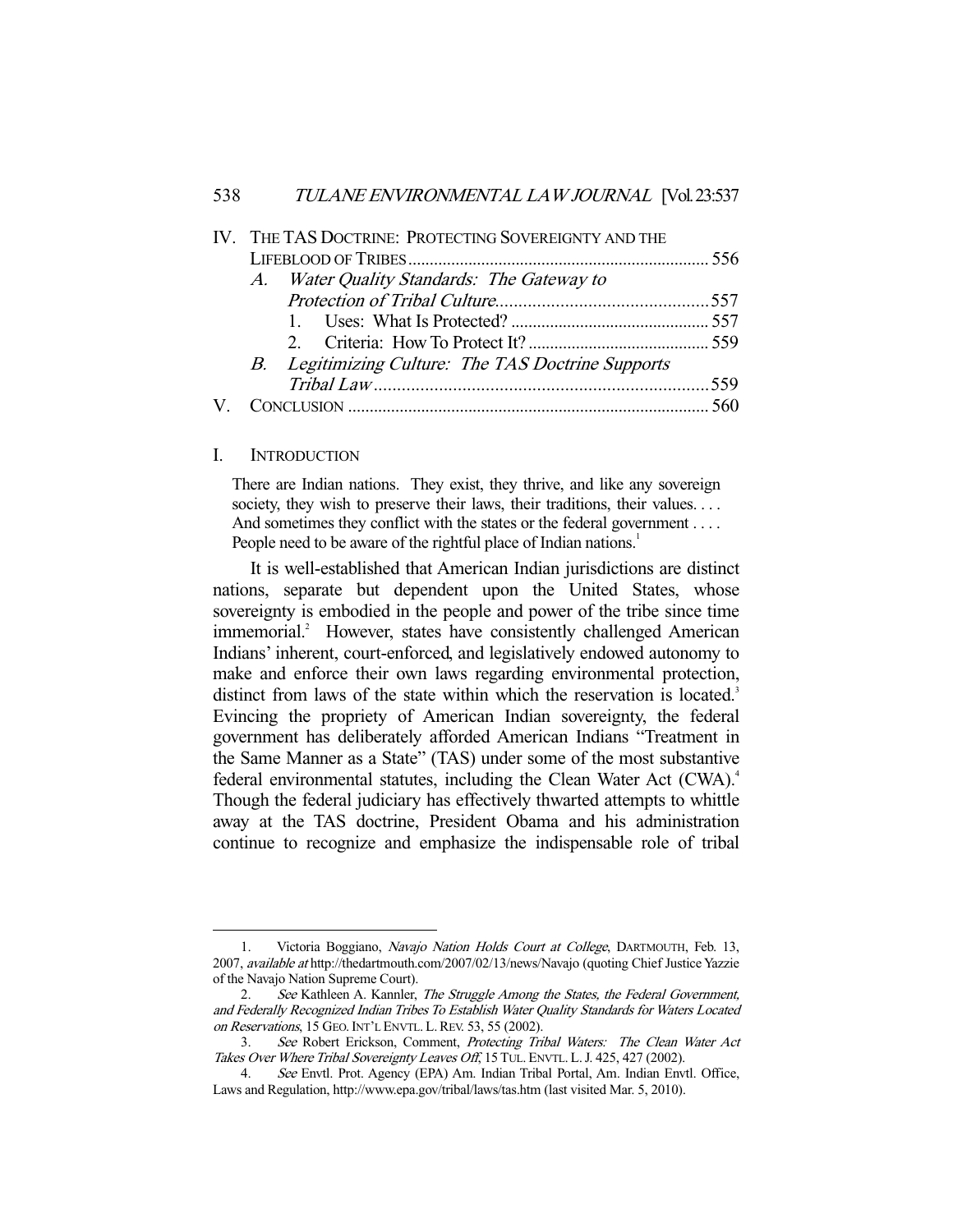governments in environmental protection.<sup>5</sup> Accordingly, the United States Environmental Protection Agency (EPA) diligently supports American Indian rights to regulate and set independent water quality standards under the CWA.<sup>6</sup>

 Because Indian life is centered around the environment, its preservation is of the utmost importance. Indians are seen as "ideal guardians of the natural environment."<sup>7</sup> However, because tribal law is derived from Indian custom, tradition, religion, and other pervasive beliefs, tribal law is falsely assumed to be adverse to state and federal law.<sup>8</sup> Ironically, the principles that are used to discount the validity of tribal law are the same principles that the EPA encourages American Indians to use when setting water quality standards and that the Obama Administration has deemed necessary to achieve national goals under the CWA.<sup>9</sup> Less than three percent of the world's legal systems possess the same mix of customary and common law as American Indians.<sup>10</sup> Therefore, states may be more apt to recognize the legitimacy of Indian legal systems when they see that Louisiana possesses a similar legal construct.

 Because water is the lifeblood of American Indians and their culture, it is imperative that tribes protect the quality of reservation waters.<sup>11</sup> Therefore, tribes should take their rightful place as coequal sovereigns under the TAS doctrine of the CWA and protect reservation waters by setting stringent water quality standards.

 Part II of this Comment will briefly discuss the unique parameters of tribal sovereignty, how the EPA has supported American Indians via the TAS doctrine under the CWA, and how the courts have paved the way for tribal control over water quality, both within and without reservation borders. Then, Part III explains how the pervasive conceptions of custom and tradition holistically form the basis of tribal law and how they support tribal sovereignty. Part III also reveals that American Indian

 <sup>5.</sup> See infra Part II.B.; EPA, Memorandum on Tribal Consultation (Nov. 5, 2009); EPA, Memorandum Reaffirming EPA Indian Policy (July 22, 2009), available at http://www.epa.gov/ indian/pdf/reaffirmation-memo-epa-indian-policy-7-22-09.pdf.

 <sup>6.</sup> See EPA, Am. Indian Tribal Portal, Am. Indian Envtl. Office, Mission Statement, http://www.epa.gov/aieo/ (last visited Mar. 15, 2010).

 <sup>7.</sup> See Robert D. Cooter & Wolfgang Fikentscher, American Indian Law Codes: Pragmatic Law and Tribal Identity, 56 AM. J. COMP L. 29, 47 (2008).

 <sup>8.</sup> See id. at 48.

<sup>9.</sup> See Kannler, *supra* note 2, at 63-64.

<sup>10.</sup> See Esin Örücü, What Is a Mixed Legal System: Exclusion or Expansion?, ELECTRONIC J.COMP.L. (May 2008), http://www.ejcl.org/121/art121-15.pdf.

<sup>11.</sup> See Jana L. Walker & Susan M. Williams, Indian Reserved Water Rights, in THE NATURAL RESOURCES LAW MANUAL 434 (Richard J. Fink ed., 1995).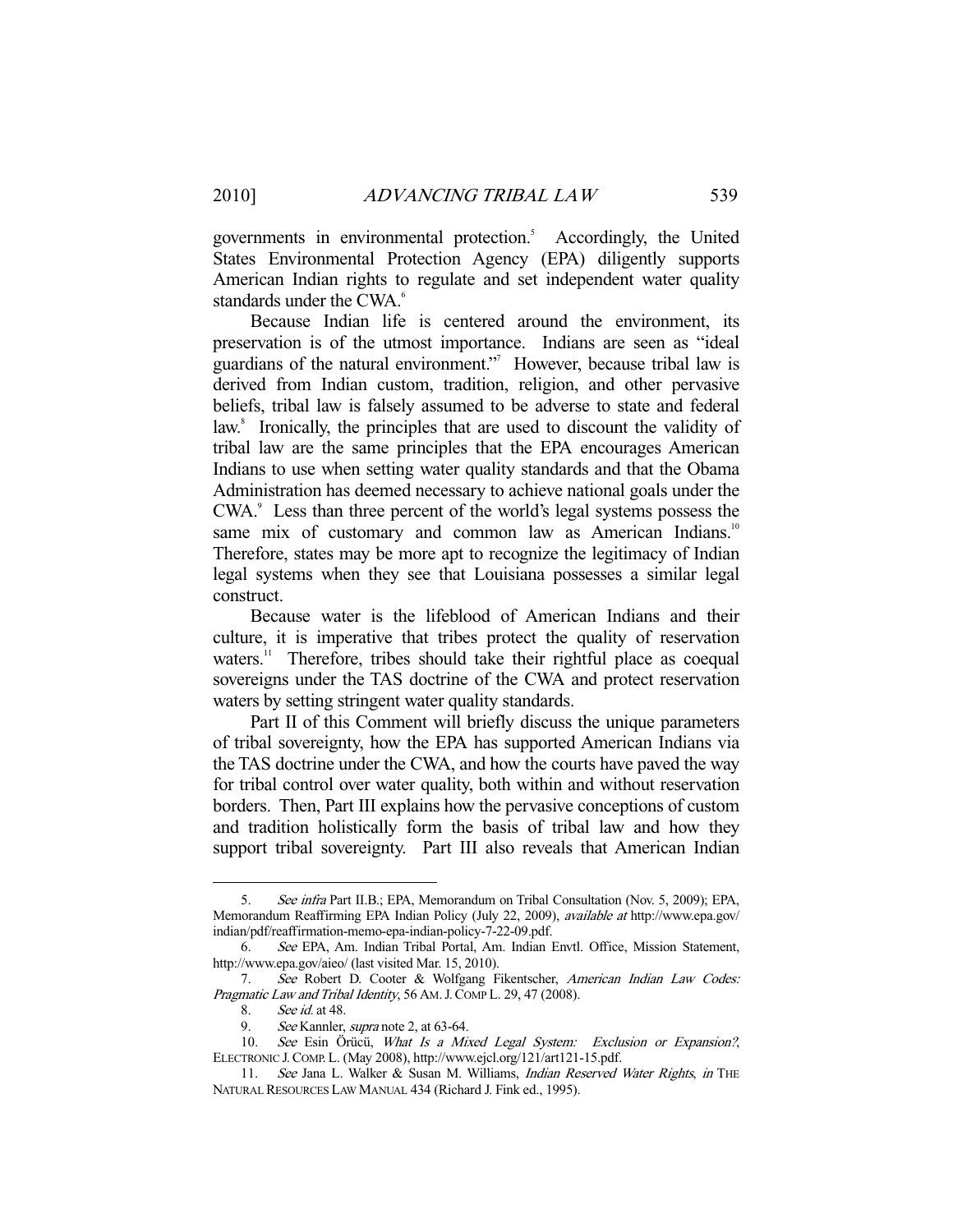legal systems developed under the same pattern and process as the third legal family, which demonstrates that the difference between Louisiana law and American Indian jurisdictions may be more a matter of degree than kind.12 Finally, Part IV analyzes how the EPA, through the CWA and its TAS doctrine, has provided a conduit for the federal judiciary to recognize and support the legitimacy of tribal law.

#### II. BACKGROUND

# A. Tribal Sovereignty and the Federal Government's Fiduciary Duty as Trustee

 When Chief Justice Marshall penned the seminal case on American Indian tribal status, the United States Supreme Court acknowledged that tribes are political entities who possess inherent sovereignty, separate and apart from both the federal government and states.<sup>13</sup> Though Marshall declared that tribes are "capable of managing [their] own affairs and governing [themselves]," he explained that tribes are more appropriately deemed "domestic dependent nations" because of the ward-like relationship and territorial congruence between tribes and the United States.<sup>14</sup> However, tribes have retained all sovereign rights not ceded under treaty nor diminished by the United States, including the power to make and enforce their own laws within tribal jurisdiction.<sup>15</sup>

 In fact, tribes have always maintained their sovereign right to protect the environment through tribal law.16 For example, once a tribe demonstrates that it has authority over waters and the EPA grants TAS status, the CWA acts as a vehicle to enforce the tribe's sovereign right to regulate and set water quality standards, which states must respect.<sup>17</sup> Consequently, the CWA is not a grant of conferred authority; rather, the CWA is a federal acknowledgement that tribes possess inherent authority due to their status as sovereigns.<sup>18</sup> Conversely, as trustee for American Indian tribes, the United States may preempt tribal authority.<sup>19</sup> Pursuant

 <sup>12.</sup> Vernon Valentine Palmer coined the term "third legal family," which he uses in reference to the categorization of classical mixed jurisdictions. See VERNON VALENTINE PALMER, MIXED JURISDICTIONS WORLDWIDE: THE THIRD LEGAL FAMILY 3-10 (Vernon Valentine Palmer ed., Cambridge Univ. Press 2006) (2001).

<sup>13.</sup> Cherokee Nation v. Georgia, 30 U.S. (1 Pet.) 1, 16 (1831).<br>14. See id. at 16-18; FELIX COHEN, HANDBOOK OF FEDERAL IN

<sup>14.</sup> See id. at 16-18; FELIX COHEN, HANDBOOK OF FEDERAL INDIAN LAW 234-35 (1982).<br>15. See Worcester v. Georgia, 31 U.S. (6 Pet.) 515 (1832).

<sup>15.</sup> See Worcester v. Georgia, 31 U.S. (6 Pet.) 515 (1832).<br>16. See Montana v. United States, 450 U.S. 544, 566 (198<br>17. See Kannler, *supra* note 2, at 58-59. See Montana v. United States, 450 U.S. 544, 566 (1981).

See Kannler, supra note 2, at 58-59.

 <sup>18.</sup> Id.

 <sup>19.</sup> See Montana v. Blackfeet Tribe of Indians, 471 U.S. 759, 764 (1985); United States v. Wheeler, 435 U.S. 313, 319 (1978).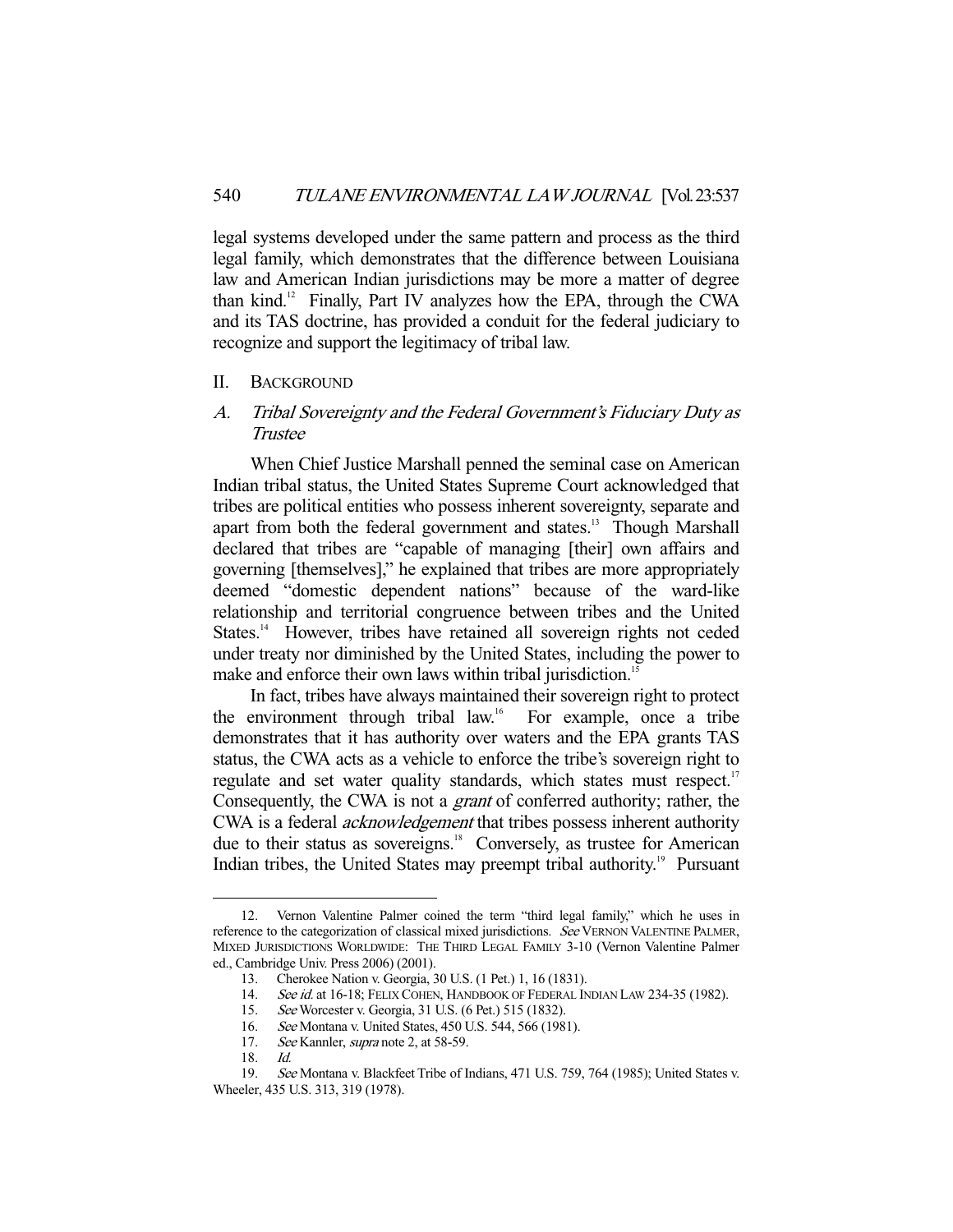to its fiduciary duty to protect Indian interests, the EPA may set water quality standards for reservations and specify how tribes are to regulate water quality.<sup>20</sup> The Obama Administration, however, has proposed a \$41.4 million increase in tribal funding for fiscal year 2011 because the federal government prefers that tribes set their own standards, yet recognizes that tribes may lack the resources to support reservation water quality programs.21 Additionally, as a result of President Reagan's 1983 Federal Indian Policy and corresponding Executive Order, in 1984, the EPA became the first federal agency to adopt a formal Indian Policy. $2^2$ On July 22, 2009, the Obama Administration reaffirmed this policy, noting that the EPA recognizes tribal sovereignty, the "federal government's trust responsibility to tribes," and that the EPA will work "with tribes on a government-to-government basis to protect" water quality on reservations.<sup>23</sup>

 In sum, the EPA will uphold its fiduciary duty to protect and regulate water quality on reservations by ensuring that reservation waters meet federal water quality standards.<sup>24</sup> However, by qualifying for TAS status under the CWA, a tribe may assert its inherent authority to set more stringent standards.<sup>25</sup> While the latter is preferable, the former at least protects the water that is essential to tribal culture and life.<sup>26</sup>

## B. "Treatment in the Same Manner as a State" Really Means Treating Tribes as States

 While Congress entrusted the EPA to administer the CWA, and specifically to uphold stringent federal water quality standards, Congress also protected federalism by explicitly reserving state sovereign rights to regulate water quality.<sup>27</sup> Though conditioned on EPA approval, the

<sup>20.</sup> See Kannler, *supra* note 2, at 62-64.<br>21. See id. at 64; Press Release, EP.

See id. at 64; Press Release, EPA, EPA's Budget Proposal Provides Millions in Increased Environmental Protection for Tribal Nations throughout U.S. (Feb. 4, 2010), available at http://www.epa.gov/newsroom/newsreleases.htm (search by date).

 <sup>22.</sup> See Presidential Commission on Indian Reservation Economies, 48 Fed. Reg. 2309 (Jan. 18, 1983); EPA, EPA Policy for the Administration of Environmental Programs on Indian Reservations (Nov. 8, 1984), available at http://www.epa.gov/superfund/community/relocation/ policy.htm.

<sup>23.</sup> See Memorandum Reaffirming EPA Indian Policy, supra note 5.

<sup>24.</sup> See Kannler, *supra* note 2, at 62.

 <sup>25.</sup> See City of Albuquerque v. Browner, 97 F.3d 415, 423 (10th Cir. 1996); AMERICAN INDIAN LAW DESKBOOK: CONFERENCE OF WESTERN ATTORNEYS GENERAL 290 (Joseph P. Mazurek et al. eds., 2d ed. 1998)).

<sup>26.</sup> See Kannler, supra note 2, at 64.

 <sup>27.</sup> See Clean Water Act of 1977, Pub. L. No. 95-217, 91 Stat. 1566 (codified as amended at 33 U.S.C. §§ 1251-1387, 1251(b) (2006)); Christopher Rycewicz & Dan Mensher, Growing State Authority Under the Clean Water Act, 22 NAT. RESOURCES & ENV'T 57, 57 (2007).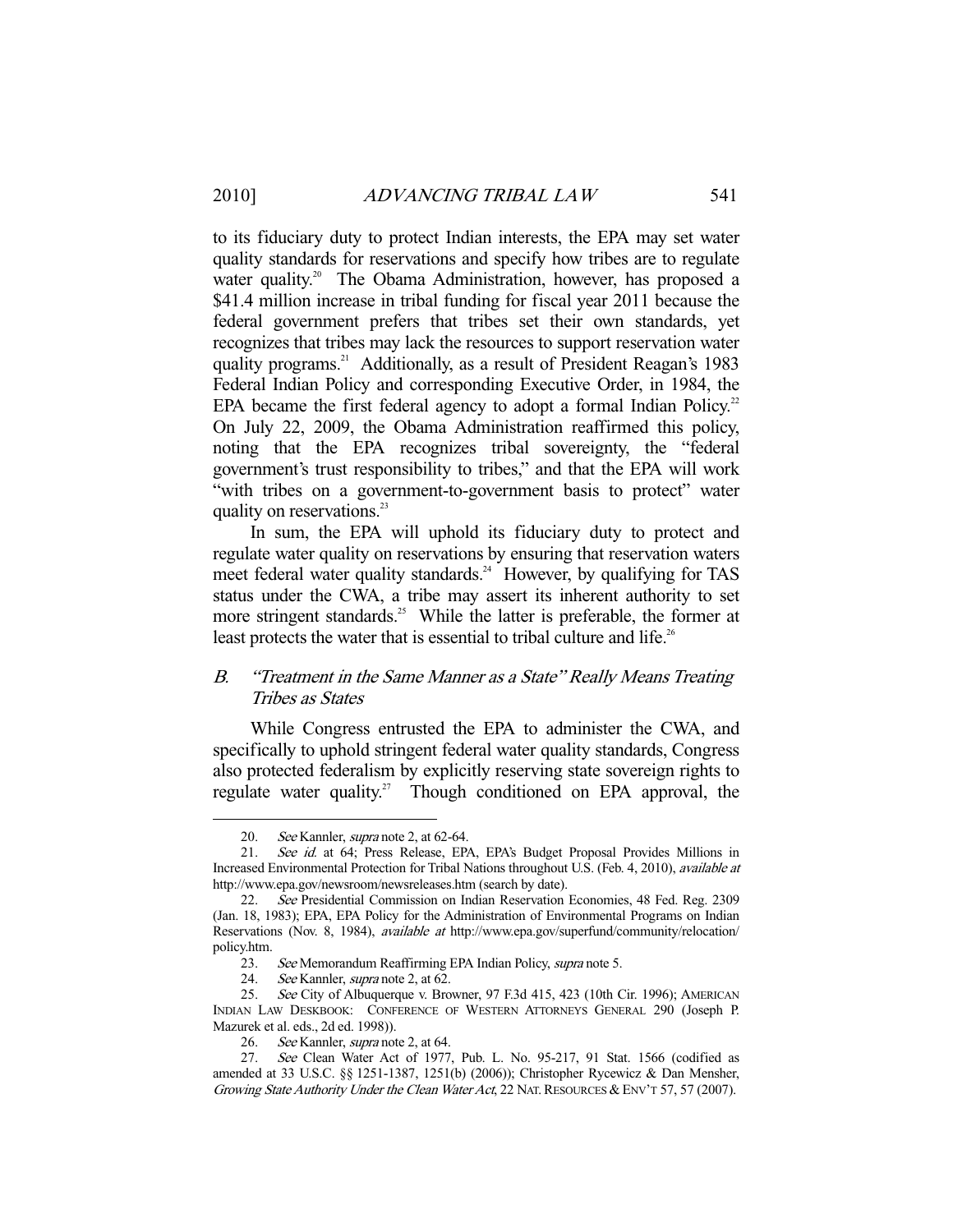primary vehicle for state regulation of water quality is through the issuance of National Pollution Discharge Elimination System (NPDES) permits, via Section 404 of the CWA.28 Because the CWA prohibits "the discharge of any pollutant by any person . . . except as in compliance with" an otherwise authorized permit under the CWA, these state permits are essentially "permits to pollute" that recognize technological limitations on the complete eradication of pollution.<sup>29</sup>

 The 1987 Amendments to the CWA marked a pivotal moment in the recognition of tribal sovereignty because the EPA was required to treat federally recognized and statutorily approved tribes in the same manner as a state (i.e., TAS status) "to the degree necessary to carry out the objectives" of the CWA.<sup>30</sup> While TAS status is not automatic, once granted, it places tribes on equal footing with states and allows tribes to set enforceable water quality standards under the  $CWA$ <sup>31</sup> Accordingly, tribes may adopt the EPA's standards or set water quality standards that are more stringent than federal mandate.<sup>32</sup> This has become the primary point of contention for states because tribal water quality standards may limit or prohibit the ability of upstream states to issue NPDES permits.<sup>33</sup>

 Nevertheless, it is clear that the TAS doctrine under the CWA establishes tribes as coequal sovereigns and solidifies tribal rights to set stringent water quality standards for national waters affecting American Indian reservations.<sup>34</sup>

# C. Courts Carefully Lengthen the Arm of Tribal Jurisdiction under the TAS Doctrine

 Unlike states, whose sovereignty is not limited by property rights, tribes historically only had jurisdiction to enforce environmental laws within their reservation.<sup>35</sup> However, in recognition of tribes' inherent

<sup>28. 33</sup> U.S.C. §§ 1342(b), 1344(g); see Victor B. Flatt, A Dirty River Runs Through It: The Failure of Enforcement in the Clean Water Act, 25 B.C. ENVTL. AFF. L. REV. 1, 7 (1997).

 <sup>29. 33</sup> U.S.C § 1311(a); see Natural Res. Def. Council, Inc. v. Costle, 568 F.2d 1369, 1374 (D.C. Cir. 1977); RICHARD CAPLAN, PERMIT TO POLLUTE: HOW THE GOVERNMENT'S LAX ENFORCEMENT OF THE CLEAN WATER ACT IS POISONING OUR WATERS 7 (2002).

 <sup>30. 33</sup> U.S.C. §§ 1377(a), 1377(e).

 <sup>31.</sup> See Erickson, supra note 3, at 432.

 <sup>32. 40</sup> C.F.R. 131.4(a) (2000).

 <sup>33.</sup> See Paul M. Drucker, Wisconsin v. EPA: Tribal Empowerment and State Powerlessness Under  $§$  518(e) of the Clean Water Act, 5 U. DENV. WATER L. REV. 323, 332-34 (2002).

<sup>34.</sup> Id. at 347; see City of Albuquerque v. Browner, 97 F.3d 415, 423 (10th Cir. 1996).

 <sup>35.</sup> See H. Scott Althouse, Idaho Nibbles at Montana: Carving Out a Third Exception for tribal Jurisdiction Over Environmental and Natural Resource Management, 31 ENVTL. L. 721, 747 (2001); Kannler supra note 2, at 58.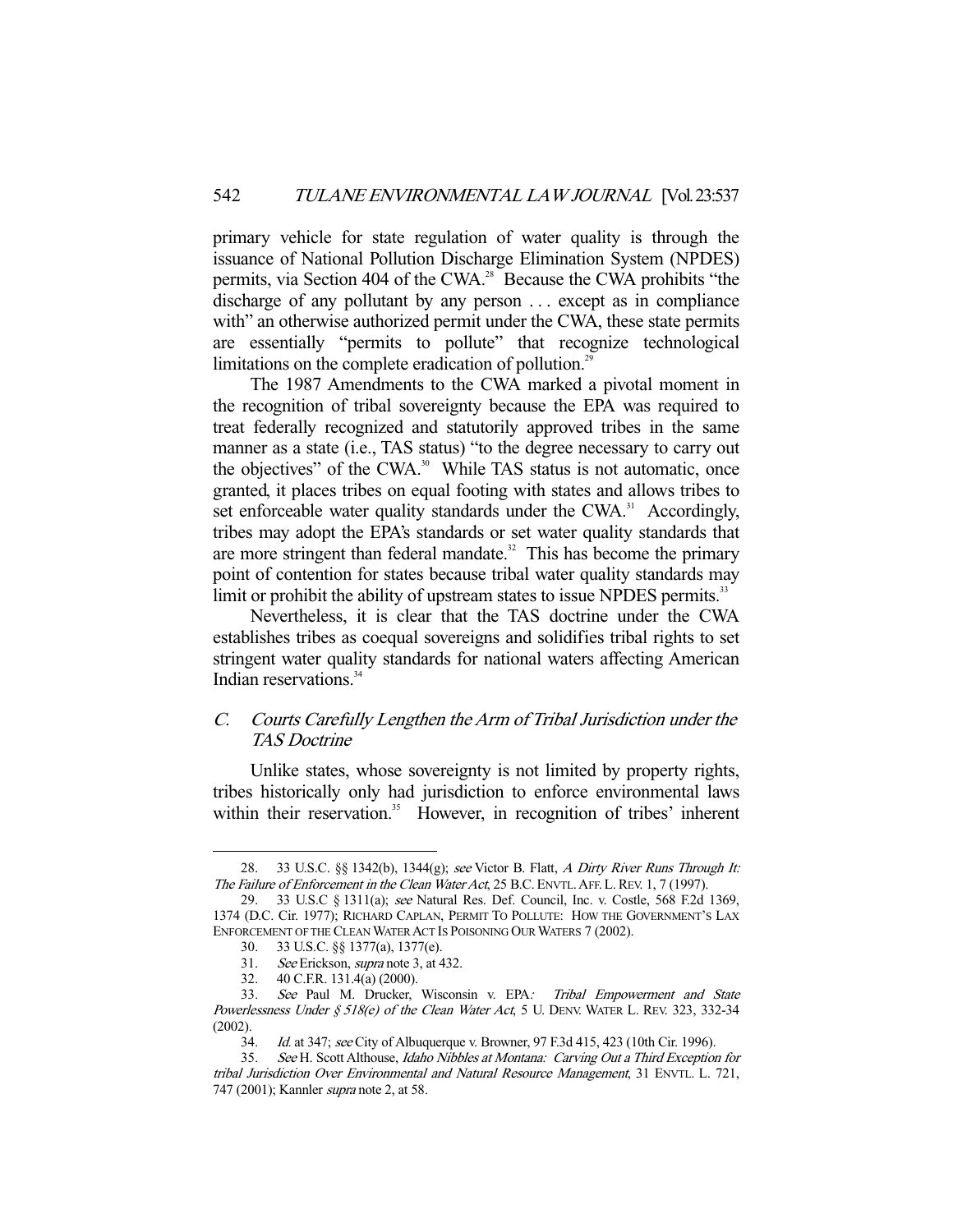authority to protect their members and the mobile nature of water pollution, the Supreme Court and circuit courts have created exceptions that allow tribes to exercise jurisdiction over nonmembers on non-Indian land.

For example, in *Winters v. United States*, the Supreme Court first recognized that tribes retain water rights even when a treaty does not expressly reserve said rights. $36$  According to the *Winters* doctrine, ambiguity should be interpreted in accordance with the Indian perspective of the situation.<sup>37</sup> Therefore, when a treaty or statute does not include an explicit divesting provision, tribes indefinitely retain reserved water rights because of their inherent authority as sovereigns.<sup>38</sup>

 One of the most significant expansions of tribal jurisdiction was announced in *Montana v. United States*.<sup>39</sup> The Court provided an exception to the general rule that tribes may not regulate nonmember activity on non-Indian land.<sup>40</sup> According to the exception, tribes may exercise authority to regulate upstream nonmember polluters on non-Indian land when their conduct threatens or could adversely affect the "health or welfare of the tribe."<sup>41</sup> Additionally, the United States Court of Appeals for the Ninth Circuit upheld the EPA's presumption that tribes possess inherent authority over regulating water quality.<sup>42</sup> Because the mobility of pollutants within a unitary water system *could* create a serious and substantial threat to the health and welfare of a tribe, the Montana exception permits the EPA to enforce reservation water quality standards as a valid exercise of inherent tribal authority over nonmembers under the TAS doctrine.<sup>43</sup>

As a further expression of inherent power, in City of Albuquerque v. Browner, the United States Court of Appeals for the Tenth Circuit made two significant findings.44 First, section 518 of the CWA allows tribes to establish water quality standards more stringent than federal minimums.<sup>45</sup>

 <sup>36. 207</sup> U.S. 564, 565-67 (1908).

 <sup>37.</sup> See id.

 <sup>38.</sup> See Edmund J. Goodman, Indian Tribal Sovereignty and Water Resources: Watersheds, Ecosystems and Tribal Co-Management, 20 J. LAND RESOURCES & ENVTL. L. 185, 193-94 (2000).

 <sup>39. 450</sup> U.S. 544 (1981).

 <sup>40.</sup> See id. at 565-66.

 <sup>41.</sup> See id.

 <sup>42.</sup> See Montana v. EPA, 137 F.3d 1135, 1138-41; Amendments to the Water Quality Standards Regulations that Pertain to Standards on Indian Reservations, 56 Fed. Reg. 64,876, 64,878-79 (Dec. 12, 1991) (codified at 40 C.F.R. § 131 (2000)) [hereinafter Standards on Indian Reservations].

<sup>43.</sup> See Montana, 137 F.3d at 1138-42.<br>44. 97 F.3d 415 (10th Cir. 1996).

<sup>97</sup> F.3d 415 (10th Cir. 1996).

 <sup>45.</sup> Id. at 423.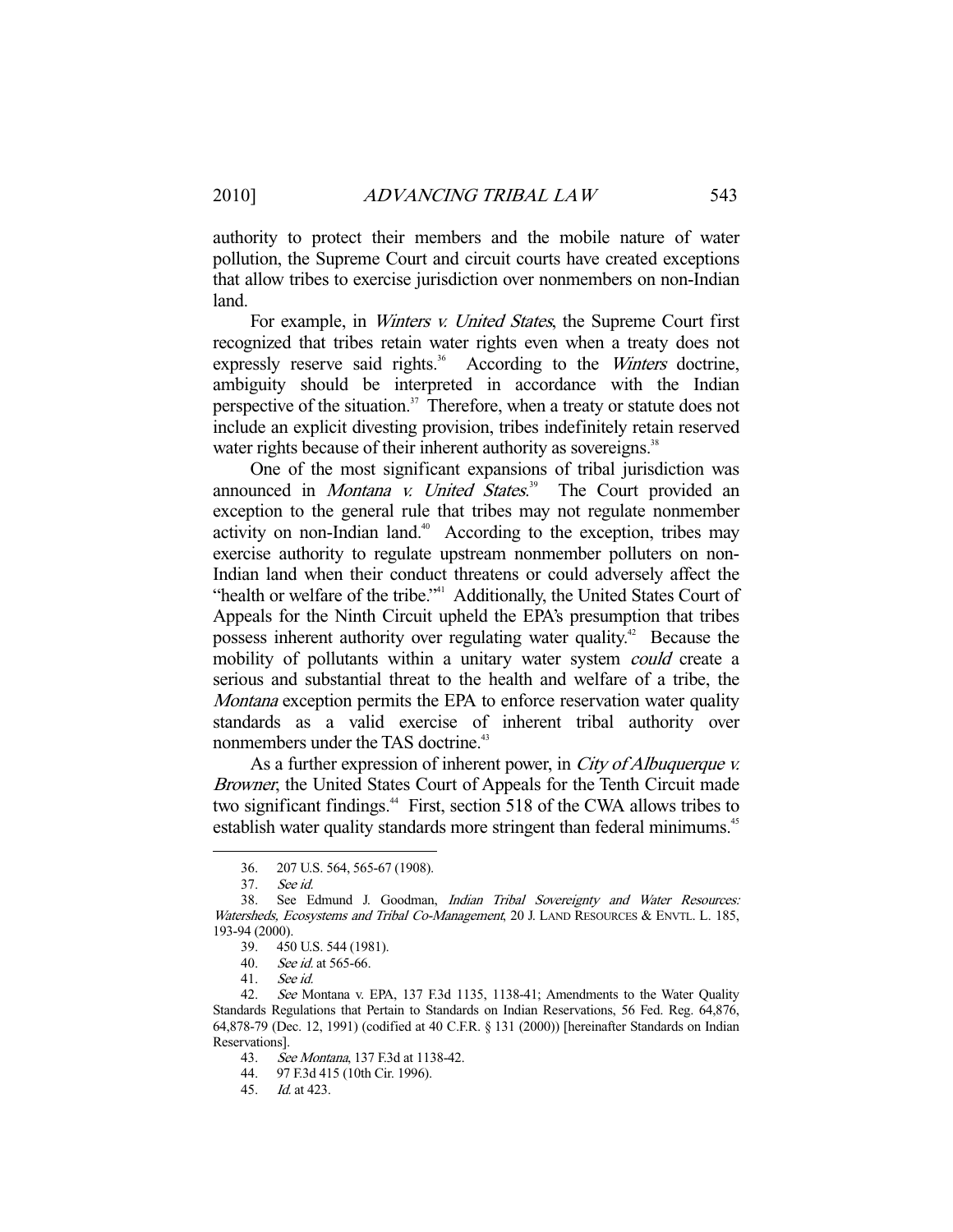Tribes are not to be treated as second-class sovereigns; rather, the TAS doctrine places tribes and states as coequals under the CWA.<sup>46</sup> Second, the EPA may enforce tribal water quality standards beyond reservation territory. $47$  According to its statutory authority to promulgate and enforce regulations or NPDES permits, the EPA may require upstream point source dischargers of pollution to comply with downstream water quality standards.<sup>48</sup> Though stringent tribal water quality standards may affect extraterritorial activities, the TAS doctrine enables tribes to protect their people, culture, and environment by regulating reservation waters.<sup>49</sup>

 Consequently, the federal judiciary has in essence served tribes TAS status to administer water quality standards on a silver platter. It is now up to federally recognized tribes to serve themselves.

III. AMERICAN INDIAN LEGAL SYSTEMS: NEW GROWTH ON THE MIXED JURISDICTION FAMILY TREE

 The thesis presented in this Part traces its roots to the groundwork of tribal law, but begins to branch out through the concept of mixed jurisdiction. To avoid getting lost in the dense forest of mixed jurisdictions, it is important to understand where tribal law fits in the specific environment of mixed jurisdictions. In subsequent discussions, civil law is uprooted from the classical theory and tribal law is planted in its place. The rationale behind this transplant is the postulation that these two seemingly disparate legal systems are actually of the same flora. Thus it is believed that American Indian legal systems can be effectively analogized to Louisiana's legal structure and corresponding legitimacy to set water quality standards under the CWA.

#### A. Tribal Law Concepts: Custom Is Law

 There are some very important factors that led early scholars to assume American Indians were lawless. First, Indian tribes are traditionally oral societies.<sup>50</sup> Consequently, their law lives in oral tradition, and those tribes that did reduce tribal law to writing did not do so until the 1960s.<sup>51</sup> As one tribal judge said, "In a culture in which so

<sup>46.</sup> See Drucker, *supra* note 33, at 374; Standards on Indian Reservations, 56 Fed. Reg. 64,876.

<sup>47.</sup> Albuquerque, 97 F.3d at 424 (noting the EPA, not tribes, seeks enforcement of CWA).

 <sup>48.</sup> Arkansas v. Oklahoma, 503 U.S. 91, 105 (1992).

<sup>49.</sup> Albuquerque, 97 F.3d at 424.<br>50. See Christine Zuni, Strength See Christine Zuni, Strengthening What Remains, 7 KAN. J.L. & PUB. POL'Y 17, 26 (1997).

<sup>51.</sup> See id.; Cooter & Fikentscher, supra note 7, at 30.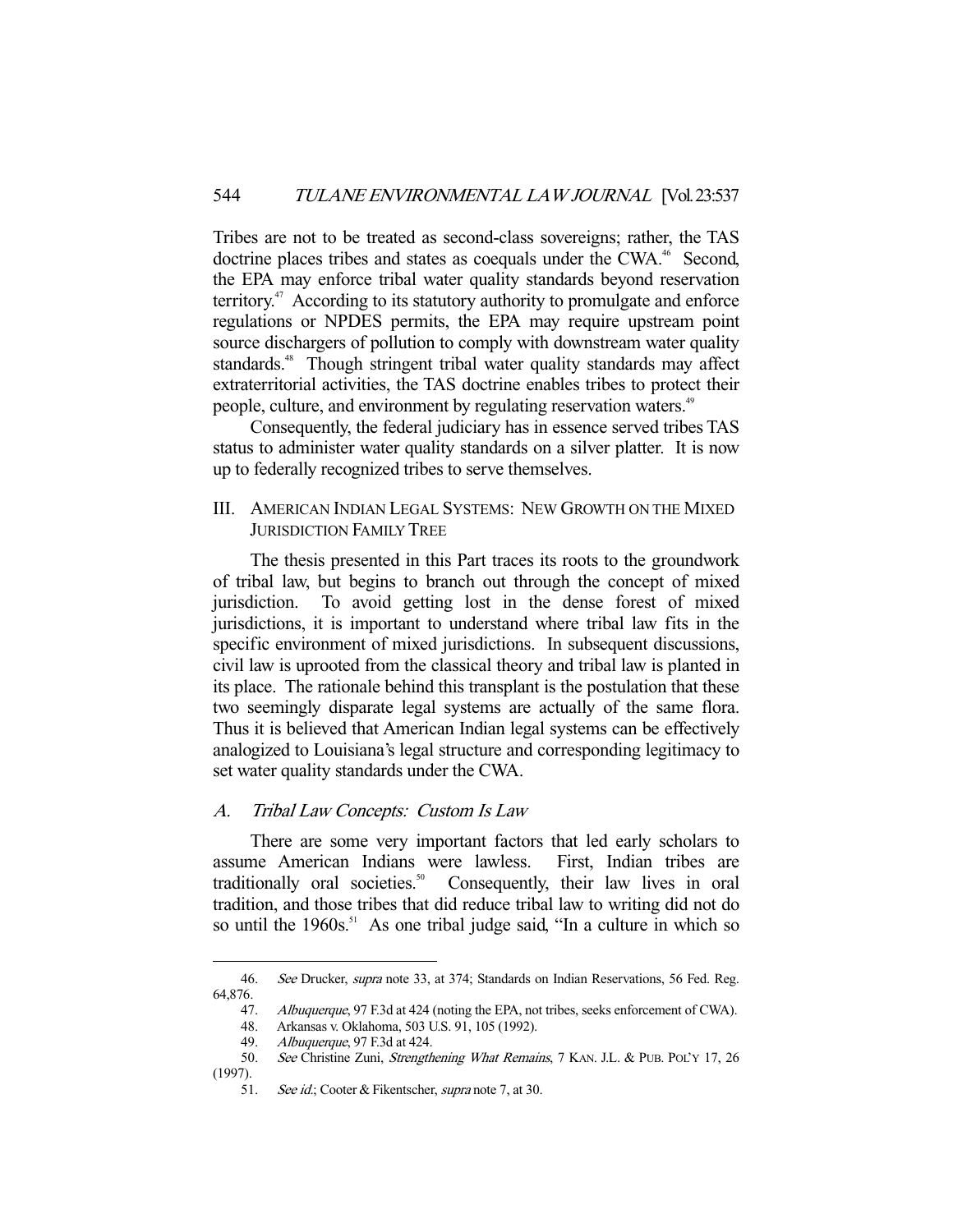-

much rests on oral tradition, a given word weighs much more than in a culture that writes."52 Because custom cannot always be accurately put into written words, Indians fear the dangers of "freezing" tribal law or "getting it wrong."<sup>53</sup> Additionally, many Indian ideas and words are impossible to explain in English because there is no equivalent thought.<sup>54</sup> Second, culture was not recognized as law because it was not conceived within the typical confines of formal rulemaking and enforcement.<sup>55</sup> In fact, the 1971 Restatement (Second) of Conflicts of Law refused to recognize custom as law, and instead categorized American Indian tribal law as religion.<sup>56</sup> Ironically, common-law laws developed in part from custom, and civil law identifies custom as a source of law, second only to legislation.<sup>57</sup> Therefore, it is anomalous for states to contend that water quality standards based on Indian custom are per se arbitrary and capricious.<sup>58</sup>

 Despite governmental efforts to conquer and confine American Indians, their customs and traditions, both of which embody legal concepts of justice and fairness, have prevailed.<sup>59</sup> Custom, as it refers to tribal law, is more than a commonly held belief or value that influences social behavior; it is law. $60$  For example, if custom is commonly recognized and given unvaried authority within a tribe, it can form the ius, or law, before the custom is officially codified.<sup>61</sup> Under this principle, custom is more than mere group values. $62$  Because Indian custom may embody a more general goal of reaching harmony or of following a common tenet, it has been viewed as *leges*, or abstract rules.<sup>63</sup> Literate societies may put *leges* in the form of legal codification, whereas

 <sup>52.</sup> See Robert D. Cooter & Wolfgang Fikentscher, Indian Common Law: The Role of Custom in American Indian Tribal Courts (pt. 1), 46 AM.J.COMP. L. 287, 313 (1998).

<sup>53.</sup> Christine Zuni Cruz, Tribal Law as Indigenous Social Reality and Separate Consciousness-[Re]Incorporating Customs and Traditions into Tribal Law, 1 TRIBAL L.J. (2000- 2001), available at http://tlj.unm.edu/tribal-law-journal/articles/volume\_1/zuni\_cruz/index.php.

 <sup>54.</sup> See Zuni, supra note 50, at app. A; see also Cooter & Fikentscher, supra note 52, at  $312.$  55.

See Cooter & Fikentscher, *supra* note 52, at 315.

 <sup>56.</sup> RESTATEMENT (SECOND) OF CONFLICTS OF LAWS § 2 cmt. C (1971).

 <sup>57.</sup> LA. CIV. CODE ANN. arts. 1, 3 (2009); BLACK'S LAW DICTIONARY 313-14 (9th ed. 2009).

<sup>58.</sup> See City of Albuquerque v. Browner, 97 F.3d 415, 426 (10th Cir. 1996).<br>59. See Cooter & Fikentscher, *supra* note 52, at 313.

<sup>59.</sup> See Cooter & Fikentscher, supra note 52, at 313.<br>60. See Zuni, supra note 50, at 22-23.

See Zuni, supra note 50, at 22-23.

 <sup>61.</sup> Pat Sekaquaptewa, Key Concepts in the Finding, Definition and Consideration of Custom Law in Tribal Lawmaking, 32 AM. INDIAN L. REV. 319, 352 (2007-2008); see Zuni, supra note 50, at 22-23.

<sup>62.</sup> See Sekaquaptewa, *supra* note 61, at 352.

 <sup>63.</sup> See LEOPOLD POSPISIL, ANTHROPOLOGY OF LAW: A COMPARATIVE THEORY 2, 37 (1971).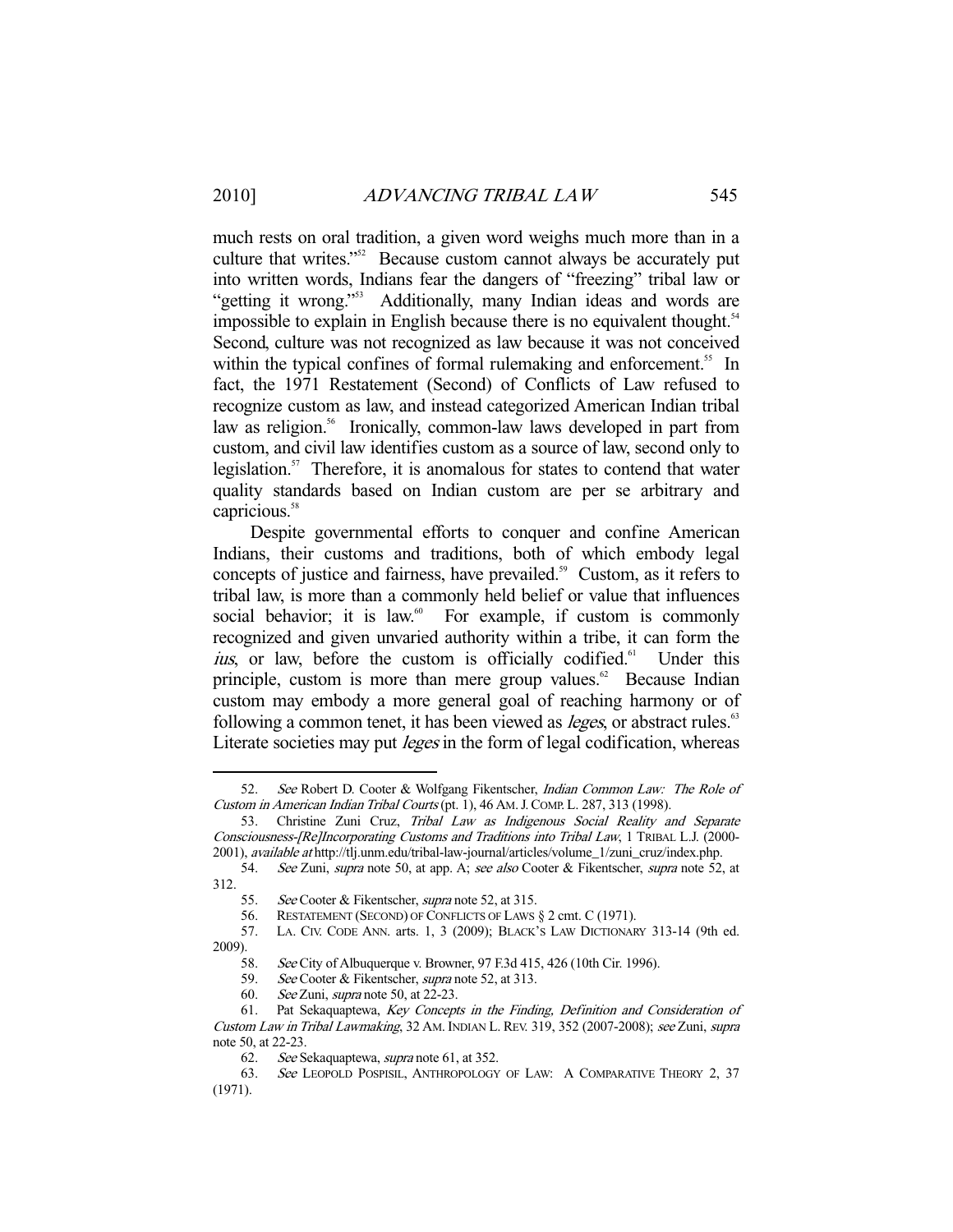leges are embodied through verbalized ideas in oral or preliterate societies.<sup>64</sup> Whether written or oral, *leges* are considered *ius* when their authority is recognized through long-established usage and practice.<sup>65</sup> Therefore, custom does not automatically become law solely because it exists and is accepted within an Indian tribe.<sup>66</sup> Rather, custom remains a value or moral belief until a tribe gives it authority through legal use or practice.<sup>67</sup> However, custom did not need the Western import of a formalized court system to become enforceable law.<sup>68</sup> Tribes used custom as the means to resolve conflict well before any contact with Europeans.<sup>69</sup> Additionally, because custom promotes efficiency and fairness without ignoring the larger context of societal unity, tribal law is well-served by its judges' reliance on custom to render decisions.<sup>70</sup> In fact, the Navajo Tribal Code mandates the use of custom as the primary source of law, save any federal law prohibitions.<sup>71</sup>

 Whereas custom is a source of law, tradition may speak more to the method or process by which tribal law is administered and handed down through the generations.<sup>72</sup> Tradition may not be *something* or a specific process, but rather a *way* of looking at a situation.<sup>73</sup> In this respect, Western legal systems would demand a rule, such as an ordinance that prohibits dumping within one mile of a river. Tribal law, however, may not be so explicit, but may still reach the same conclusion. Through the principle of maintaining holistic harmony, Indians may forbid such dumping because it would create an imbalance in nature.

 While custom and tradition can form disparate roles in the tribal legal construct, these words may not accurately account for the multifarious nature of tribal law among American Indians. For example, a tribal judge deferring either to what is customary or to what is in accordance with tradition are both examples of how tribal law can

<sup>64.</sup> See id. at 19 (citing KARL N. LLEWELLYN & E. ADAMSON HOEBEL, THE CHEYENNE WAY: CONFLICT AND CASE LAW IN PRIMITIVE JURISPRUDENCE 20-22 (1961)); Zuni, *supra* note 50, at 22-23.

 <sup>65.</sup> See POSPISIL, supra note 63, at 37; Zuni, supra note 50, at 22-23.

 <sup>66.</sup> See Sekaquaptewa, supra note 61, at 351-52.

 <sup>67.</sup> See id. at 352; Zuni, supra note 50, at 22.

 <sup>68.</sup> See SIDNEY L. HARRING, CROW DOG'S CASE: AMERICAN INDIAN SOVEREIGNTY, TRIBAL LAW, AND UNITED STATES LAW IN THE NINETEENTH CENTURY 12 (1994) ("There is no question that these societies had sophisticated legal traditions, bodies of unwritten law that were understood by all the people and applied through tribal legal processes.").

 <sup>69.</sup> See Cooter & Fikentscher, supra note 52, at 299.

<sup>70.</sup> See id. at 315-16.

 <sup>71.</sup> NAVAJO NATION CODE tit. 7 § 204.

<sup>72.</sup> See Zuni, supra note 50, at 23.

<sup>73.</sup> See JUSTIN B. RICHLAND, ARGUING WITH TRADITION: THE LANGUAGE OF LAW IN HOPI TRIBAL COURT 157-59 (2008).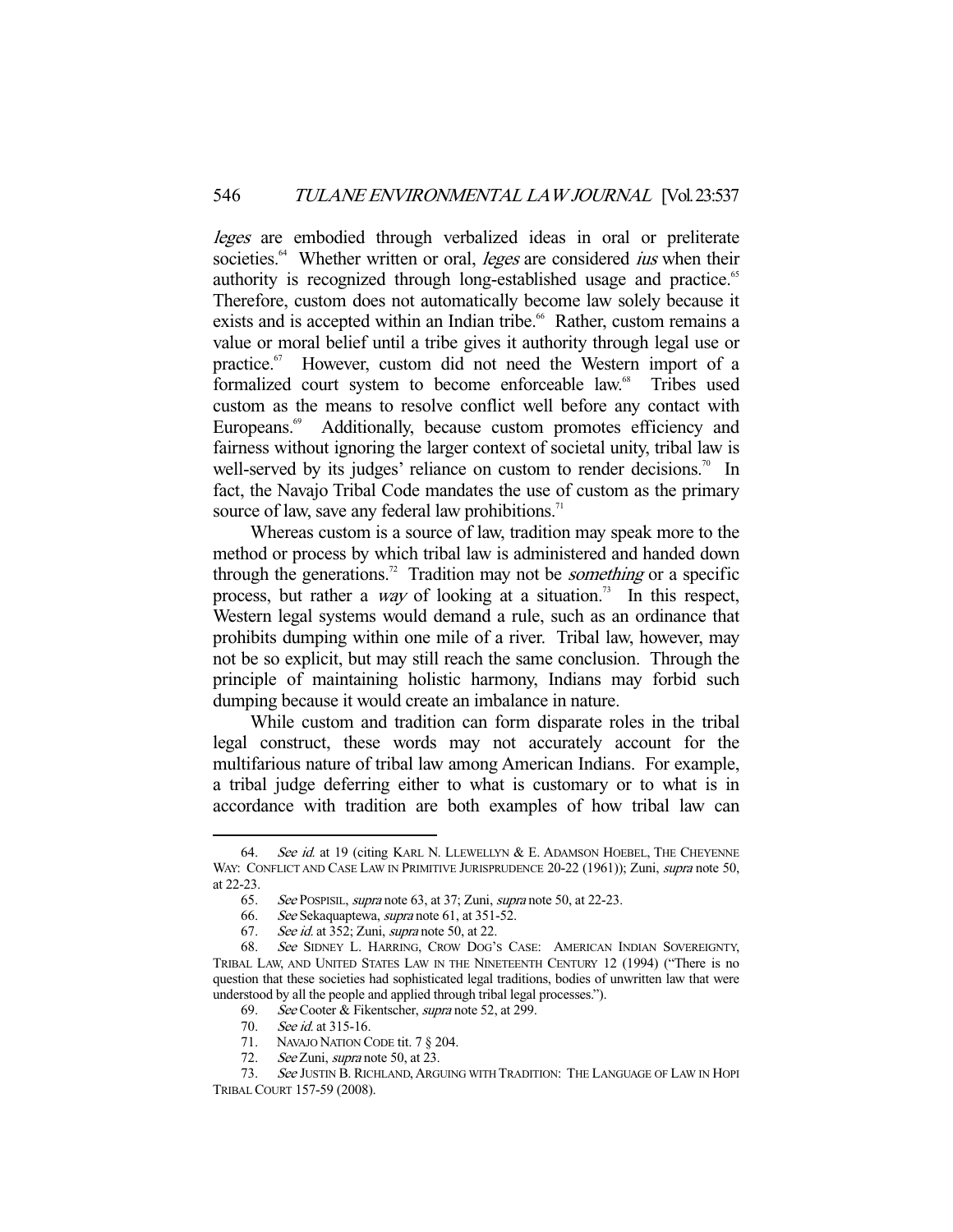function, but neither encompasses the totality or complexity of tribal law. Some scholars have broken tribal law into three components, namely norms, structures, and practices.<sup>74</sup> Norms are the "values and beliefs held by a community" that dictate how to act in everyday life or within the legal realm. A tribe's commonly held norm of creating balance in all instances therefore may emerge as custom and tradition in the wholeness of tribal law.<sup>75</sup> Structures are both the roles of legal actors and the body in which they act. However, custom and tradition may control not only who is the decision maker in a case, but also what forum is appropriate.<sup>76</sup> Because what is actually done by the legal actors may be controlled by a tribe's pervasive principled objectives, practices could also embody custom and tradition.<sup>77</sup> Thus, the predominant role of custom and tradition in tribal law is neither easily reduced to the Western conception of these words nor compartmentalized into one area of tribal law.<sup>78</sup> It seems that custom and tradition constitute law on a more holistic level, where American Indians do not look to a specific *rule* as law.<sup>79</sup> Rather, tribal law is more of a fundamental way, applicable to various situations, that ultimately creates justice through enforcement of pervasive tribal norms.<sup>80</sup>

## B. Mixed Jurisdictions: Indian Legal Systems, Louisiana, and the Third Legal Family—Cut From the Same Cloth

 The uniquely distinct realm of mixed jurisdictions presents a curious study of the complex interplay of political, economic, and cultural influences on the legal system of a given sovereign. $81$  While mixed jurisdictions formed at different points in history and under diverse circumstances, there are certain common characteristics that transcend space and time to bond them into a metaphoric family. $82$ Seemingly unrelated to one another, American Indian jurisdictions are sovereign entities that possess their own legal systems.<sup>83</sup> However, early tribal law of many American Indian tribes and nations shared

<sup>74.</sup> See Justin B. Richland & Sarah Deer, Notes on Law, Non-Indian Anthropologists, and Terminology, in INTRODUCTION TO TRIBAL LEGAL STUDIES 4 (Jerry Gardner ed., 2004).

 <sup>75.</sup> See id. at 4-5.

 <sup>76.</sup> See id. at 5-8.

 <sup>77.</sup> See id.

<sup>78.</sup> See Zuni Cruz, supra note 53.

<sup>79.</sup> *See, e.g.*, Cooter & Fikentscher, *supra* note 52, at 326.

<sup>80.</sup> See id. at 314; Zuni Cruz, supra note 53.

<sup>81.</sup> See PALMER, supra note 12, at 3-10.

 <sup>82.</sup> See id. at 7-14.

<sup>83.</sup> See Cooter & Fikentscher, supra note 52, at 293-94.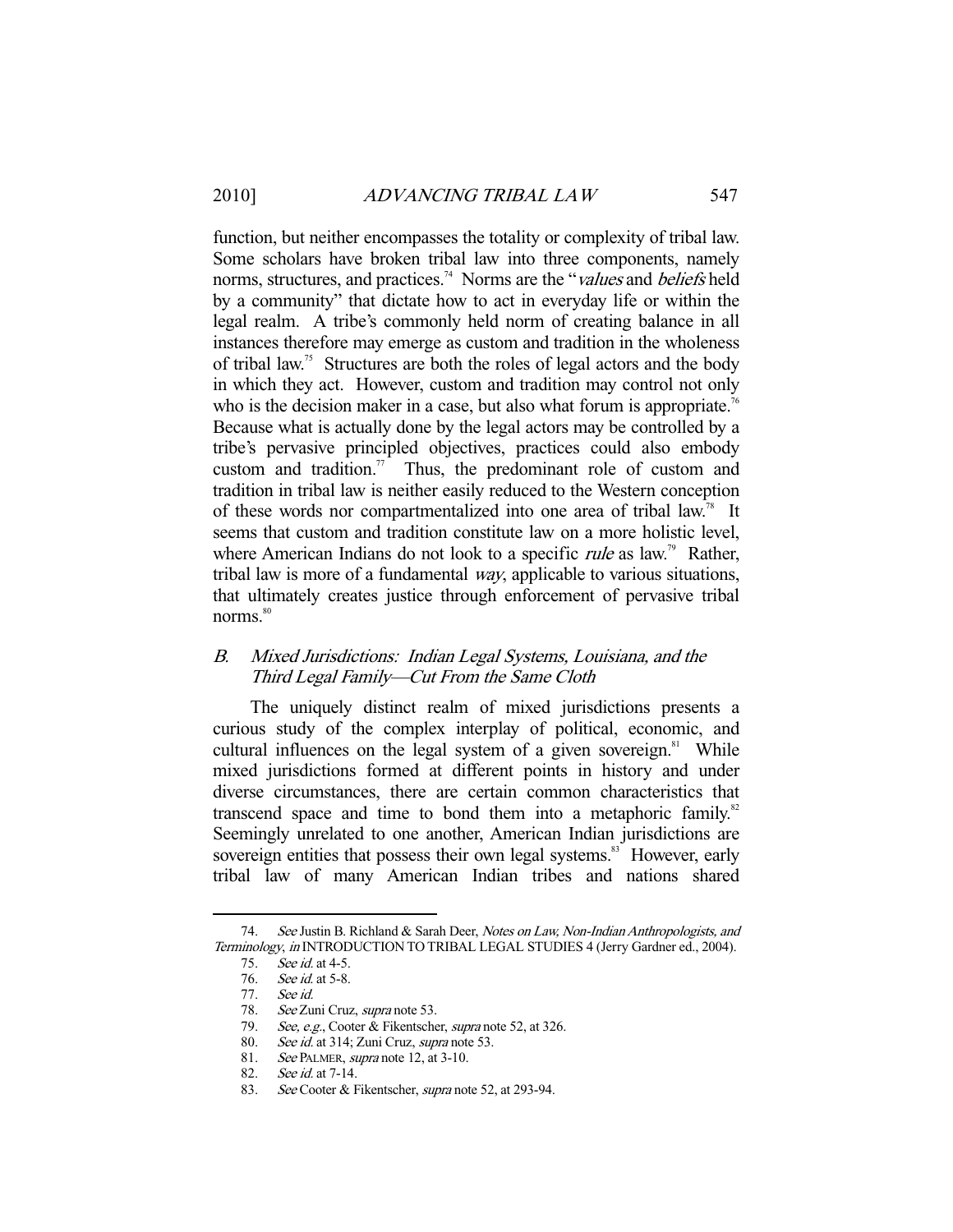fundamental principles with civilian law and experienced substantially similar common law pressures as Louisiana and other classical mixed jurisdictions.<sup>84</sup> The resulting American Indian legal system appears to contain a genetic structure akin to the rest of the classical mixed jurisdiction family, particularly Louisiana.

 At first glance, tribal law may not appear to fit the scope of a classical mixed jurisdiction because much of its early fundamental laws were based on a delicate interplay of tradition and culture with what could be considered natural law. However, many American Indian tribunals defer to these pervasive principles and objectives when rendering a decision, much like civilian jurisdictions defer to their codified laws.<sup>85</sup> In this respect, American Indian principles of custom, tradition, and balanced relationships are used as the primary source of law.<sup>86</sup> Though American Indians were mandated to adopt Anglo-American common law structure and practice in some respects, American Indians have battled to retain their own legal systems and judicial practices. $s<sup>87</sup>$  Traditional tribal courts, and some specially designed courts, are mandated to render decisions based solely on tradition, custom, or whatever would create balance and harmony under the unique facts of each case.<sup>88</sup> Thus tribes not only recognized their roots, but also resisted further import of Anglo-American law.<sup>89</sup> The resulting American Indian legal systems possess a bijural mixture of tribal law and common law. However, the tribal law component seems exceedingly analogous to Civilian Law and its corresponding role in the classical mixed jurisdiction. From this premise, what separates the "mixity" of tribal law and Common Law from the third legal family may be more a matter of degree than a matter of kind.<sup>90</sup>

 Vernon Valentine Palmer pioneered a comparative law movement to study mixed jurisdictions in terms of what he calls the "third legal

<sup>84.</sup> Compare PALMER, supra note 12, at 3-76 (explaining the formation of the classical mixed jurisdiction), with id. at 290-99, 325-29 (describing the role of custom in tribal law and how it is similar or dissimilar from Civil or Common Law).

 <sup>85.</sup> See Cooter & Fikentscher, supra note 7, at 32; Cooter & Fikentscher, supra note 52, at 294.

 <sup>86.</sup> See NAVAJO NATION CODE tit. 7, § 204 (1995) (mandating custom as the primary source of law); Cooter & Fikentscher, *supra* note 52, at 315-16.

<sup>87.</sup> See Gloria Valencia-Weber, Tribal Courts: Custom and Innovative Law, 24 N.M. L. REV. 225, 238-44 (1994).

<sup>88.</sup> See Cooter & Fikentscher, supra note 52, at 314-16.

 <sup>89.</sup> See id. at 291.

<sup>90.</sup> See Christopher J. Roederer, Working the Common Law Pure: Developing the Law of Delict (Torts) in Light of the Spirit, Purport and Objects of South Africa's Bill of Rights, 26 ARIZ.J.INT'L & COMP. L. 427, 433 (2009).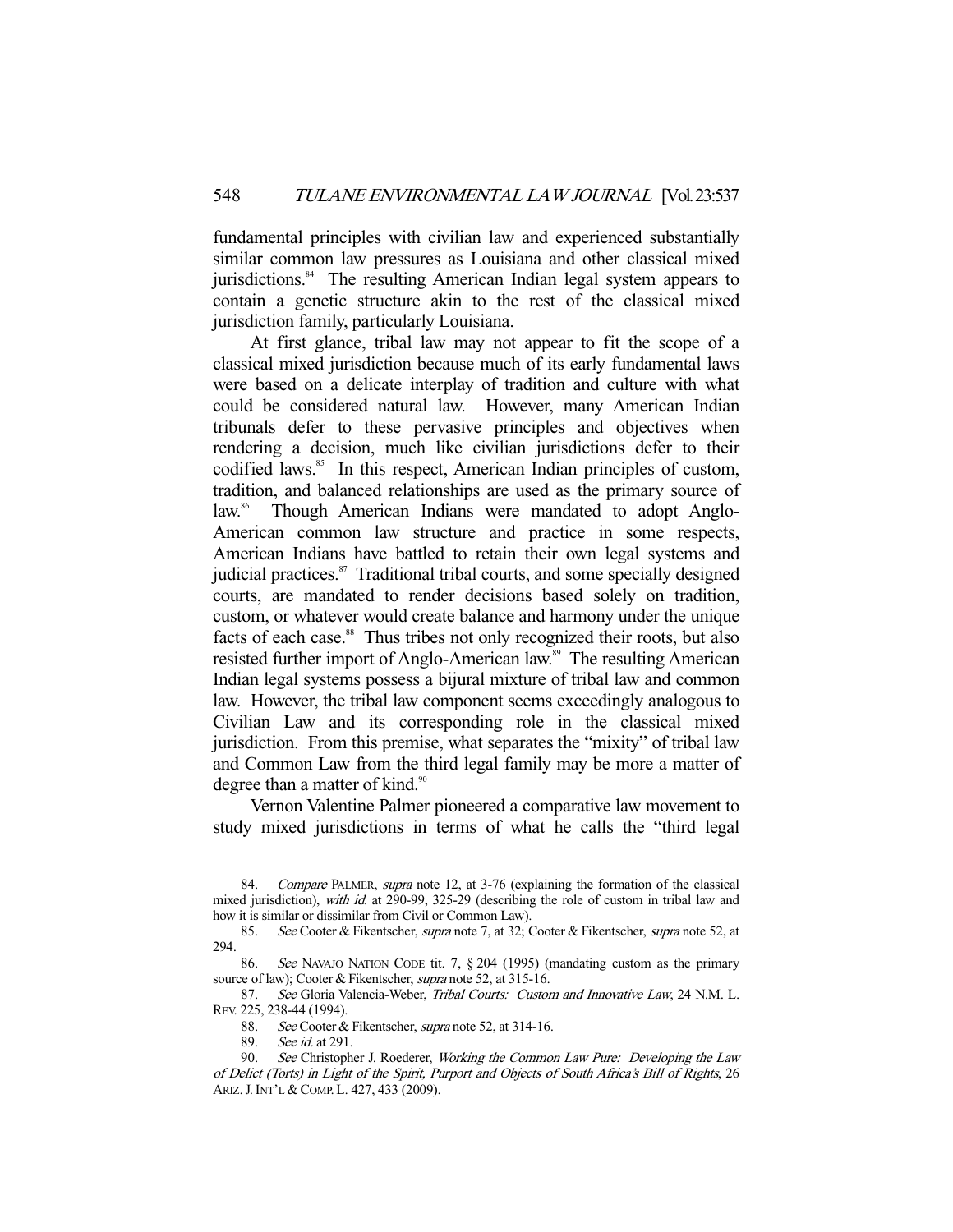family."91 Palmer recognized the possibility that mixed jurisdictions and their study could be dismissed as a result of their marginalization in recent works and by comparative law writers' failure to classify them.<sup>92</sup> In fact, some modern comparatists completely abandon the classical framework, which "makes the mixing process itself the centerpiece of analysis [and] destroys any assurance that fruitful comparisons can be made between [the] *neo*-mixed and classically mixed systems."<sup>93</sup> Palmer therefore not only gave mixed jurisdictions an identity, but he also set forth three fundamental features that characterize mixed jurisdictions and distinguish them from other legal systems.<sup>94</sup> First, civil law and common law form the sole legal foundations upon which the jurisdiction was built.<sup>95</sup> This feature creates a narrow focus on the specific legal mixture to which mixed jurisdictions refer.<sup>96</sup> Therefore, the third legal family is more than a mere mixing of legal systems or legal pluralism. $\frac{97}{10}$  Second, the presence of both civil law and common law must be *obvious* to the ordinary observer.<sup>98</sup> Palmer posits that recognition of the mixture depends on the quantitative presence of each system and the jurisdiction's own acknowledgement of its bijurality.<sup>99</sup> Third, civil law controls the realm of private law, whereas common law dominates the realm of public law.<sup>100</sup> Palmer's proffered characteristics emphasize the *nature* of the mixture rather than the mere *presence* of a bijurality.<sup>101</sup>

 Many comparative law scholars echo Palmer's cry for classification and praise his work for advancing the study of mixed jurisdictions, yet some criticize the narrow scope of Palmer's criteria or the nameplate he adopted. Professor Christopher J. Roederer, for example, points out that many jurisdictions are excluded from the family solely because their

<sup>91.</sup> See PALMER, supra note 12, at 4.<br>92. Vernon V. Palmer, Two Rival 1

Vernon V. Palmer, Two Rival Theories of Mixed Legal Systems, vol. 12 ELEC. J. COMP. L. 2 (May 2008), http://www.ejcl.org/121/art121-16.pdf.

<sup>93.</sup> See PALMER, supra note 12, at 11.

 <sup>94.</sup> See id. at 7-9.

 <sup>95.</sup> See id. at 7-8.

<sup>96.</sup> *See id.* at 7.<br>97. *See id.*: Ro

See id.; Roederer, supra note 90, at 433-34. Pluralist systems are generally considered systems in which two or more legal traditions coexist within a jurisdiction, yet apply to separate classifications of the population and do not mix. Roederer, *supra* note 90, at 432 n.13.

<sup>98.</sup> See PALMER, *supra* note 12, at 8.

 <sup>99.</sup> See id.

<sup>100.</sup> See id. Palmer concedes that neither legal sphere is purely Civil nor Common, but emphasizes that each sphere is predominantly Civil or Common respectively. In fact, indigenous law, Palmer states, may be present in either sphere. Id. at 9.

<sup>101.</sup> See Kenneth G.C. Reid, First Worldwide Congress on Mixed Jurisdiction: Salience and Unity in the Mixed Jurisdiction Experience: Traits, Patterns, Culture, Commonalities: The Idea of Mixed Legal Systems, 78 TUL. L. REV. 5, 10 (2003).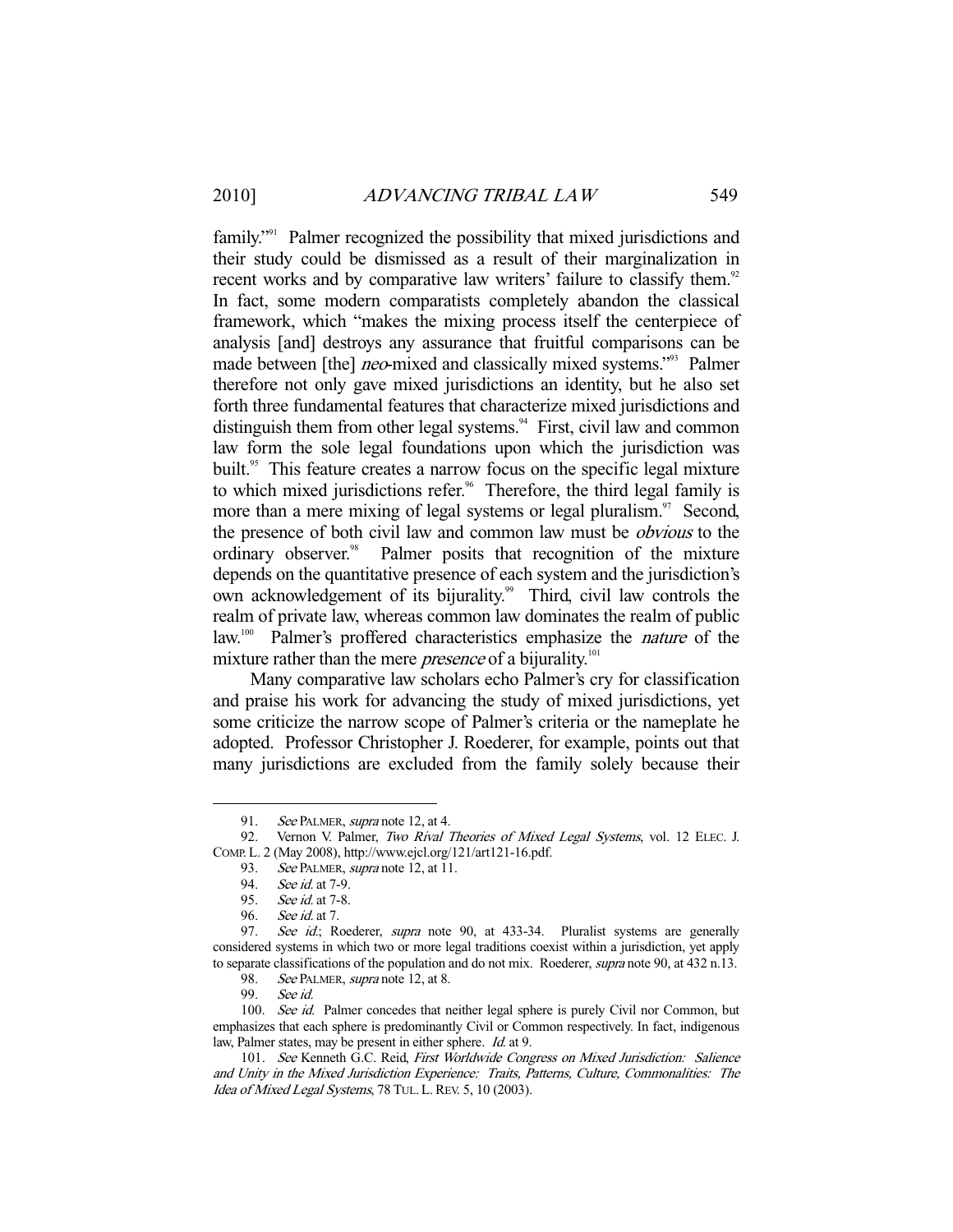legal foundation is a mixture of some other legal system and civil or common law.102 This narrow interpretation, Roederer argues, "implies that there are only two great [legal] families" and undeservedly excludes jurisdictions where the mixture is between indigenous or religious law and colonial law.<sup>103</sup> Palmer acknowledges that there are many jurisdictions that possess a mixture of legal systems; however, Palmer's third legal family refers explicitly to the "classical" mixed jurisdiction.<sup>104</sup> The term "classical" demarcates the well-known and historically accepted group of jurisdictions with numerus clausus and Western-centric legal foundations.<sup>105</sup>

 The objectives and perspective of the individual jurist dictate how one defines a mixed jurisdiction, but ultimately, classification should "cut through to the really essential distinctions" that form the basis of comparison.106 Historically, Western comparatists, steeped in the traditions of civil and common law, have studied mixed jurisdictions.<sup>107</sup> Consequently, it is not surprising that the classical mixed jurisdiction classification is well-justified by the genetic similarities between the recognized members of the third legal family.<sup>108</sup> Professor Ignazio Castellucci gives a genteel curtsey to the classical mixed jurisdiction by acknowledging its classificatory relevance, but fears that such a classification simply enumerates a list of *items* required for acceptance by the third family and ignores common *features* of the family that would metaphorically sign the adoption papers for other jurisdictions.<sup>109</sup> Palmer's perspective on the classical theory appears to have broadened ever so slightly, which almost seems to come as an answer to the taxonomy proposed by other comparatists.<sup>110</sup> When explaining new classifications or the current jurisdictional remixing, Palmer states that pluralistic comparatists should be guided by the concept of finding our neighbors in law.<sup>111</sup>

<sup>102.</sup> See Roederer, supra note 90, at 433.

<sup>103.</sup> See id. at 433-34.

<sup>104.</sup> See PALMER, supra note 12, at 7-9.

<sup>105.</sup> See Palmer, supra note 92, at 6; Ignazio Castellucci, How Mixed Must a Mixed System Be?, ELECTRONIC J.COMP. L. (2008), http://www.ejcl.org/121/art121-4.pdf.

<sup>106.</sup> See Palmer, supra note 92, at 6.

<sup>107.</sup> See Roederer, *supra* note 90, at 433.

<sup>108.</sup> See id.; Palmer, supra note 92, at 4.

<sup>109.</sup> See Castellucci, supra note 105, at 3.

 <sup>110.</sup> Compare Palmer, supra note 12, at 7-9 (adopting strict criterion for the classical theory), with Vernon Valentine Palmer, Mixed Legal Systems . . . and the Myth of Pure Laws, 67 LA. L. REV. 1205, 1218 (2007) (acknowledging that a factual approach reveals that mixed jurisdictions are a living process), and Palmer, supra note 92, at 22-23 (inviting a pluralistic approach as a compliment to the classical theory, but denying the current feasibility).

<sup>111.</sup> See Palmer, supra note 92, at 22.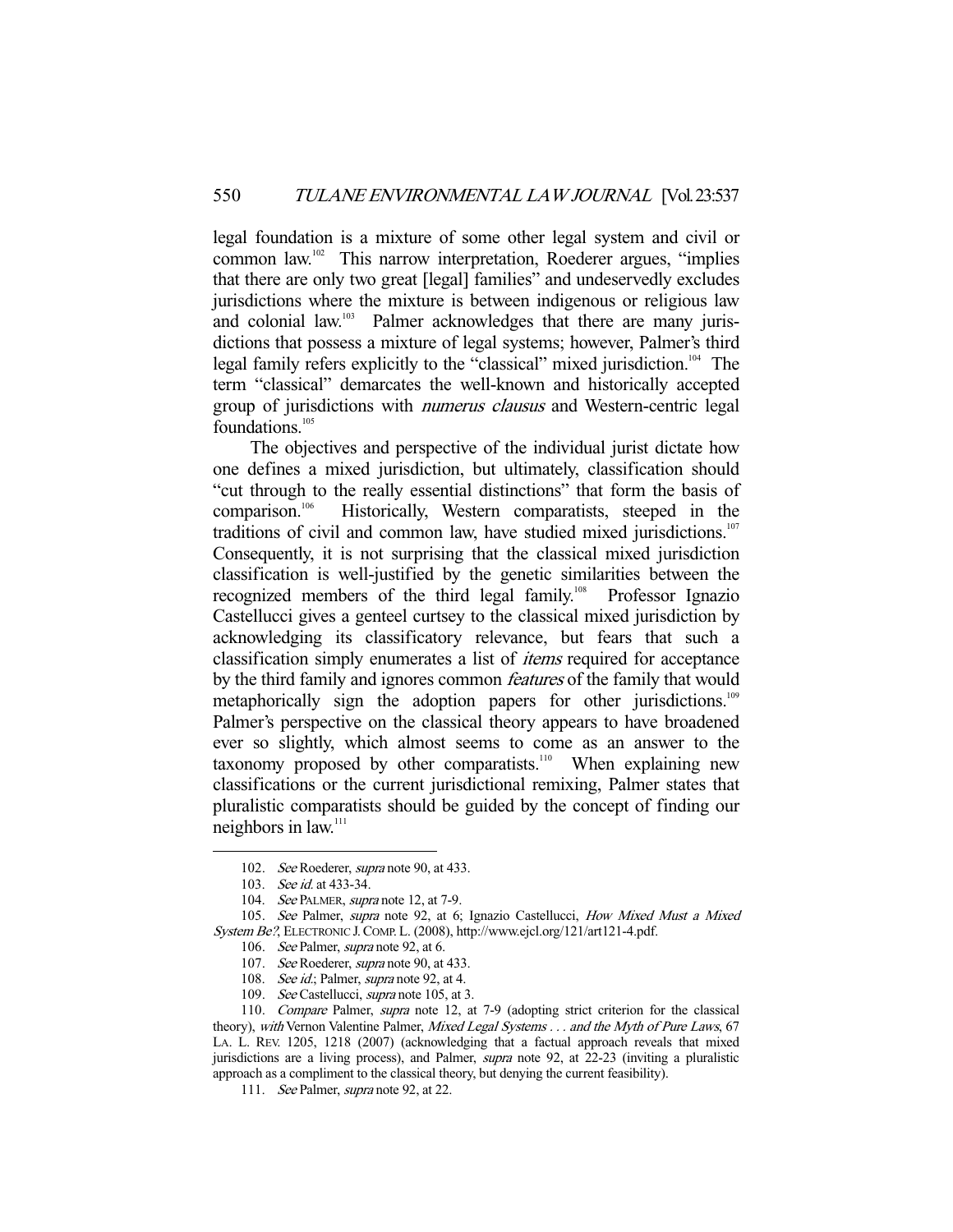#### C. Tribal Law in Practice: Drawing the Analogy

 When considered within the specific context of this Part's analogous supposition, the classical mixed jurisdiction would not be bastardized by the familial addition of most American Indian jurisdictions.<sup>112</sup> Instead, tribal law functions so similarly to civil law within the classical mixed jurisdiction construct, that neither a new classification nor a pluralistic approach is necessary for the fruitful comparative study of American Indian jurisdictions. Some American Indian legal systems contain a mixity where tribal law may sufficiently supplant the Civil Law component of the classic dual legal foundation without compromising mixed jurisdiction classification.<sup>113</sup>

 The use of analogy in this Part is, by no means, intended to indicate that tribal law is somehow dependant on mixed jurisdictions for validation, nor vice versa. However, their inherent similarities affords tribal law the benefit of identification and validity.<sup>114</sup> In regard to mixed jurisdictions,

[t]he challenge that demands our attention is to contribute to the quality of our respective systems by making the most of what a newfound awareness of our shared experiences has to offer. It is hoped that a greater understanding of the patterns and processes that formed our systems can contribute to this end. $115$ 

#### 1. Twins or Identical Cousins: Tribal Law's Mirroring of Civil Law

 Most American Indian legal scholarship is intended to create a greater understanding of tribal law or discuss pervasive issues

 <sup>112.</sup> Palmer explains that classification:

<sup>&#</sup>x27;[A]ll depends on the point of view adopted by the writer in question and the aspects of the matter which interest him most.' If a grouping is well-justified, a presumption of similarity may ensue. . . . Further, the criteria may lead us to comparable systems never previously considered as being similar to ones we already know, and thus we may discover a new field of comparative law.

Id. at 3-4 (quoting RENÉ DAVID, LES GRANDS SYSTEMES DE DROIT COMPARÉ 22 (2002)).

<sup>113.</sup> See PALMER, supra note 12, at 7.

<sup>114.</sup> See Dale Beck Furnish, Sorting Out Civil Jurisdiction in Indian Country After Plains Commerce Bank: State Courts and the Judicial Sovereignty of the Navajo Nation, 33 AM. INDIAN L. REV. 385, 455 (2008-2009) (indicating the possibility of evaluating American Indian legal jurisdictions as mixed jurisdictions); see also Dale Beck Furnish, The Navajo Nation: A Three-Ingredient Mix, 12.1 ELECTRONIC J. COMP. L., available at http://www.ejcl.org/121/art121-8.pdf [hereinafter Furnish, *Three-Ingredient Mix*] (discussing the mixity of Navajo Nation law).

<sup>115.</sup> Jacques du Plessis, First Worldwide Congress on Mixed Jurisdiction: Salience and Unity in the Mixed Jurisdiction Experience: Traits, Patterns, Culture, Commonalities: Common Law Influences on the Law of Contract and Unjustified Enrichment in Some Mixed Legal Systems, 78 TUL. L. REV. 219, 256 (2003).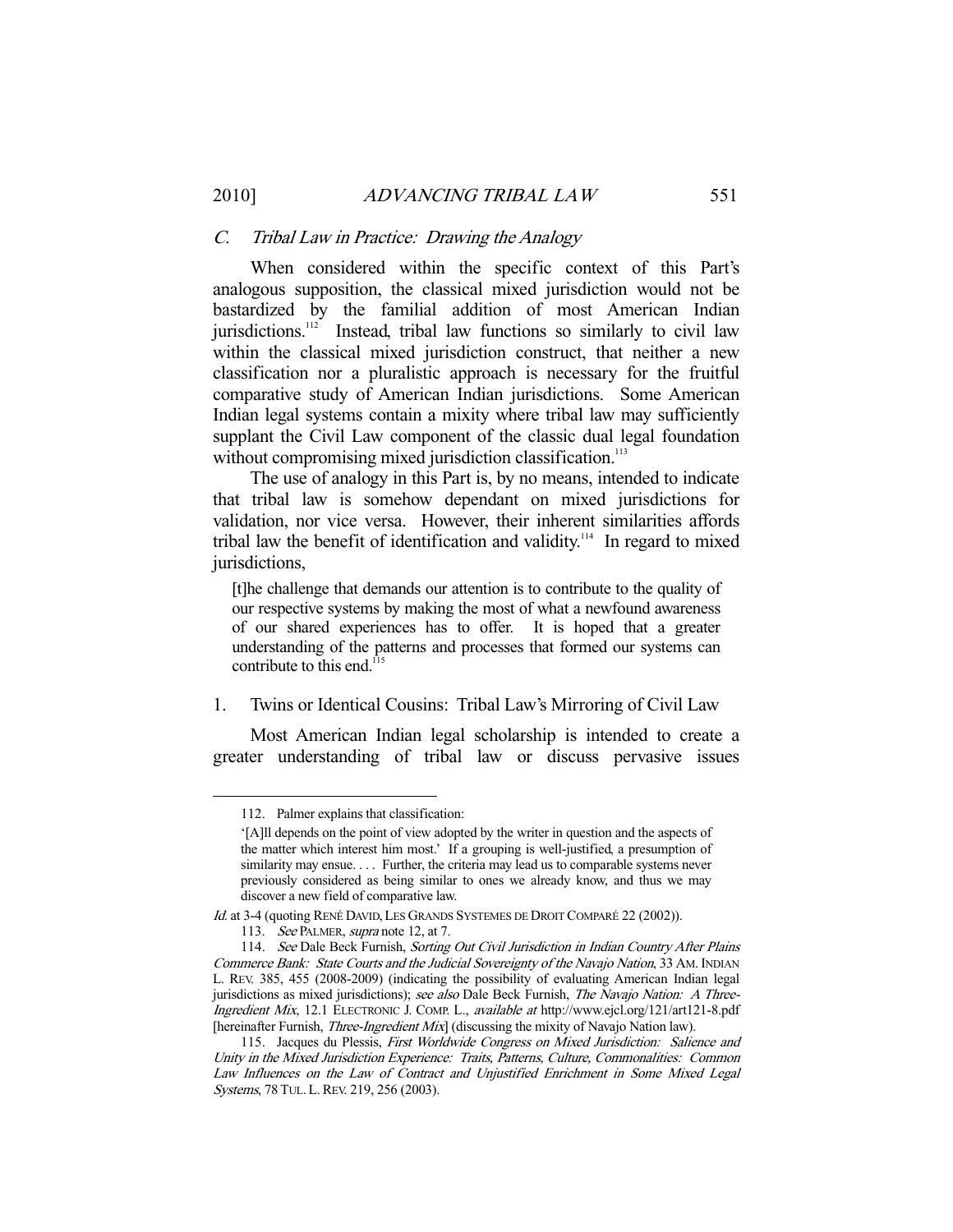surrounding tribal life. It seems that Indian scholars believe tribal law would benefit from an associative relationship with American common law. This conclusion is drawn from the abundance of articles and books aimed at defining tribal law in terms of Indian common law. As James Zion wrote,

For the purpose of a rational discussion of Indian customary law, it is best to use the term "Indian Common Law." Indian government, law and daily life are founded upon long-standing and strong customs, and since the stated rationale for the English Common Law is that it is a product of custom, that approach may be used for Indian law as well. Indians have every right to assert that their law stands on the same footing as the laws of the United States . . . . It is unfortunate that the term "custom" implies something that is somehow less or of lower degree than "law."<sup>116</sup>

 Because a wholesale adoption of the indigenous—common law mixity is currently too peripheral for Palmer's classical mixed jurisdiction classification, the subsequent discussion develops the parallel features of tribal law and civilian law.<sup>117</sup>

 Civil law, as Professor Rene David describes it, "consists essentially of a 'style': it is a particular mode of conception, expression and application of the law, and transcends legislative policies that change with the times in the various periods of the history of a people."<sup>118</sup> Like civil law, tribal law applies broad principles of law and consistently defers to the law anew in each case.<sup>119</sup> Though tribal law uses custom as the primary source of law and most civilian jurisdictions use code, the way each system applies the law is of the same style. Essentially, the comparison of tribal law and civil law is based on the similarity of their process, not appearance. In other words, tribal law may be viewed as civil law's fraternal twin. While they may not look alike, they share the same functional genetic makeup.

#### 2. Mirroring: Obligations and Delict

 The civil law concept of obligations, which embodies the enforceability of promises, is grounded in the principle solo consensus *obligat.*<sup>120</sup> Unlike common law, consideration is not a factor.<sup>121</sup> Under

<sup>116.</sup> James W. Zion, Searching for Indian Common Law, in INDIGENOUS LAW AND THE STATE 121-48 (B.W. Morse & G.R. Woodman eds., 1988).

<sup>117.</sup> *See* Palmer, *supra* note 92, at 15, 23.

<sup>118.</sup> William Tetley, Mixed Jurisdictions: Common Law v. Civil Law (Codified and Uncodified), 60 LA. L.REV. 677, 683 n.21 (2000).

 <sup>119.</sup> See id. at 683.

<sup>120.</sup> PALMER, supra note 12, at 9.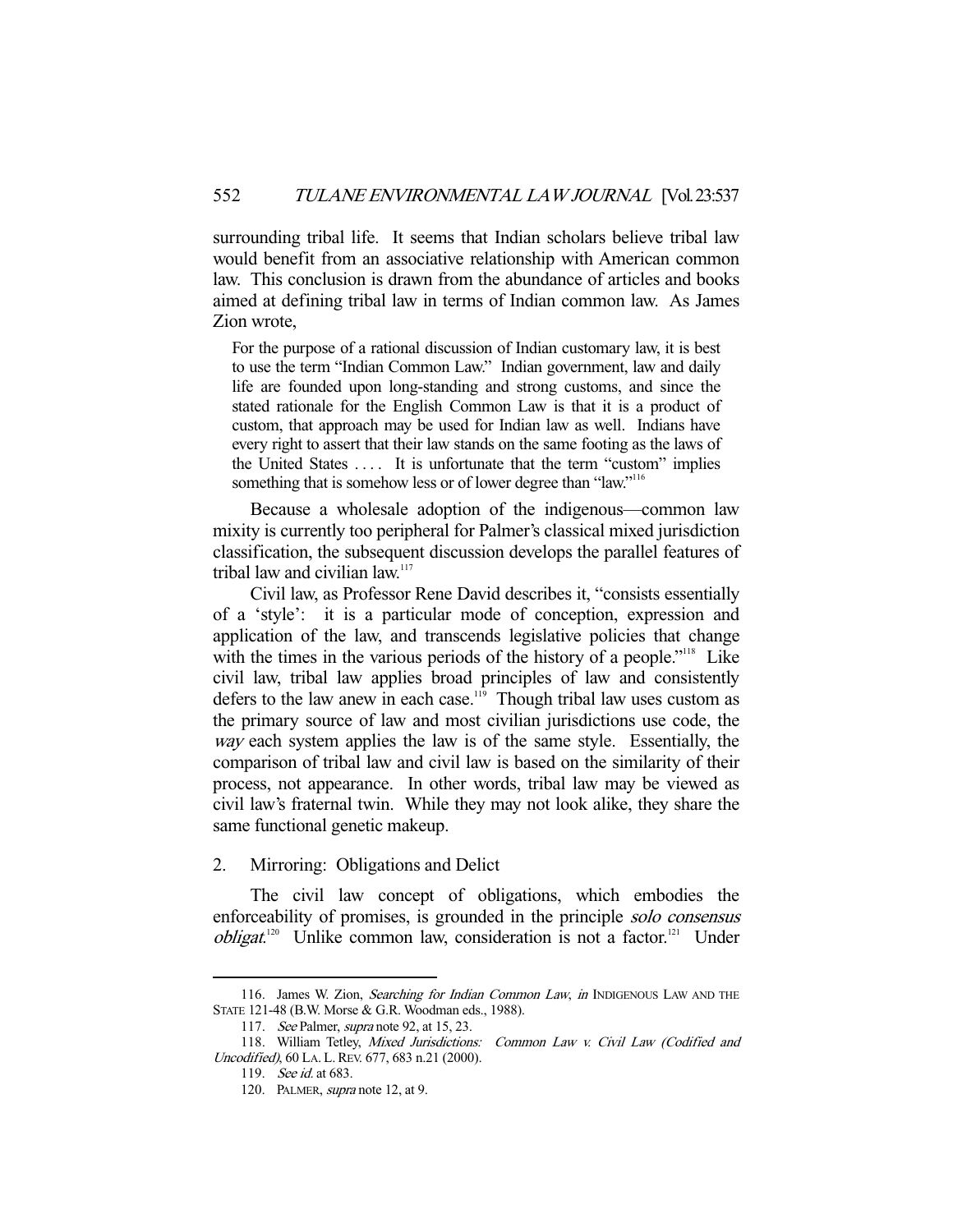tribal law of the White Mountain Apache, Jicarilla Apache, Kaibob Painte, Acoma, and Tesuque tribes, mutual consent will form a binding promise.122 Similarly, mere offer and acceptance is all the Rio Grande Pueblos require for an enforceable agreement.<sup>123</sup> When breach of contract becomes an issue, tribes use the Indian custom of repairing relationships to demand specific performance, not damages.124 Likewise, civil law favors the remedy of specific performance in breach of contract actions.<sup>125</sup>

 Additionally, American Indians' pervasive beliefs in harmony and balance meld with the civil law concept of *obligatio*.<sup>126</sup> Many American Indians believe obligatio is the hallmark of custom, which forms tribal law.<sup>127</sup> In fact, *obligatio* is recognized in both private and public delict.<sup>128</sup> For example, a Hopi woman possesses the requisite culpa for breach if she does not plant and supply certain crops for ceremonies.<sup>129</sup> Her *culpa* extends to both her husband (private delict) and the clan (public delict) for breaching her duty to support ceremonial functions, which is tied to personal rights.130 While this duty may seem trivial to non-Indians, a Hopi woman's role and corresponding efforts are essential to Hopi life.<sup>131</sup> The damage caused by her breach is recoverable under tribal law, much as it is under civilian law.132 Though violations of natural obligations may not be recoverable under some civilian codes, American Indian conceptions of custom impute some obligations that would not be recognized by non-Indian jurisdictions.<sup>133</sup> This is more a matter of a

125. Id.

126.

-

POSPISIL, supra note 63, at 81-82.

<sup>121.</sup> See Robert D. Cooter & Wolfgang Fikentscher, Indian Common Law: The Role of Custom in American Indian Tribal Courts (pt. 2), 46 AM.J.COMP L. 509, 547, 549 (1998).

<sup>122.</sup> *Id.* at 548 ("Neither writing, nor consideration, nor witnesses is required.").

 <sup>123.</sup> Id.

<sup>124.</sup> Id. at 549 (quoting Chief Judge Carey Vicenti of Jicarilla Apache tribe).

<sup>[</sup>Obligatio] refers to that part of a decision which states the rights of one party to a dispute and the duties of the other. . . . It also describes the delict, showing how the relations became unbalanced by the act of the defendant. Thus the concept is a statement about a social relationship.

<sup>127.</sup> See Sekaquaptewa, supra note 61, at 356.

<sup>128.</sup> See id. at 256-65 (citing various Hopi hearing transcripts, statements, and judicial opinions).

<sup>129.</sup> See id. at 357-59.

 <sup>130.</sup> See id.

<sup>131.</sup> *See id.* at 359-60.

<sup>132.</sup> See, e.g., LA. CIV. CODE ANN. art. 2315 (2010).

<sup>133.</sup> See LA. CIV. CODE ANN. art. 1761 (refusing to recognize natural obligations).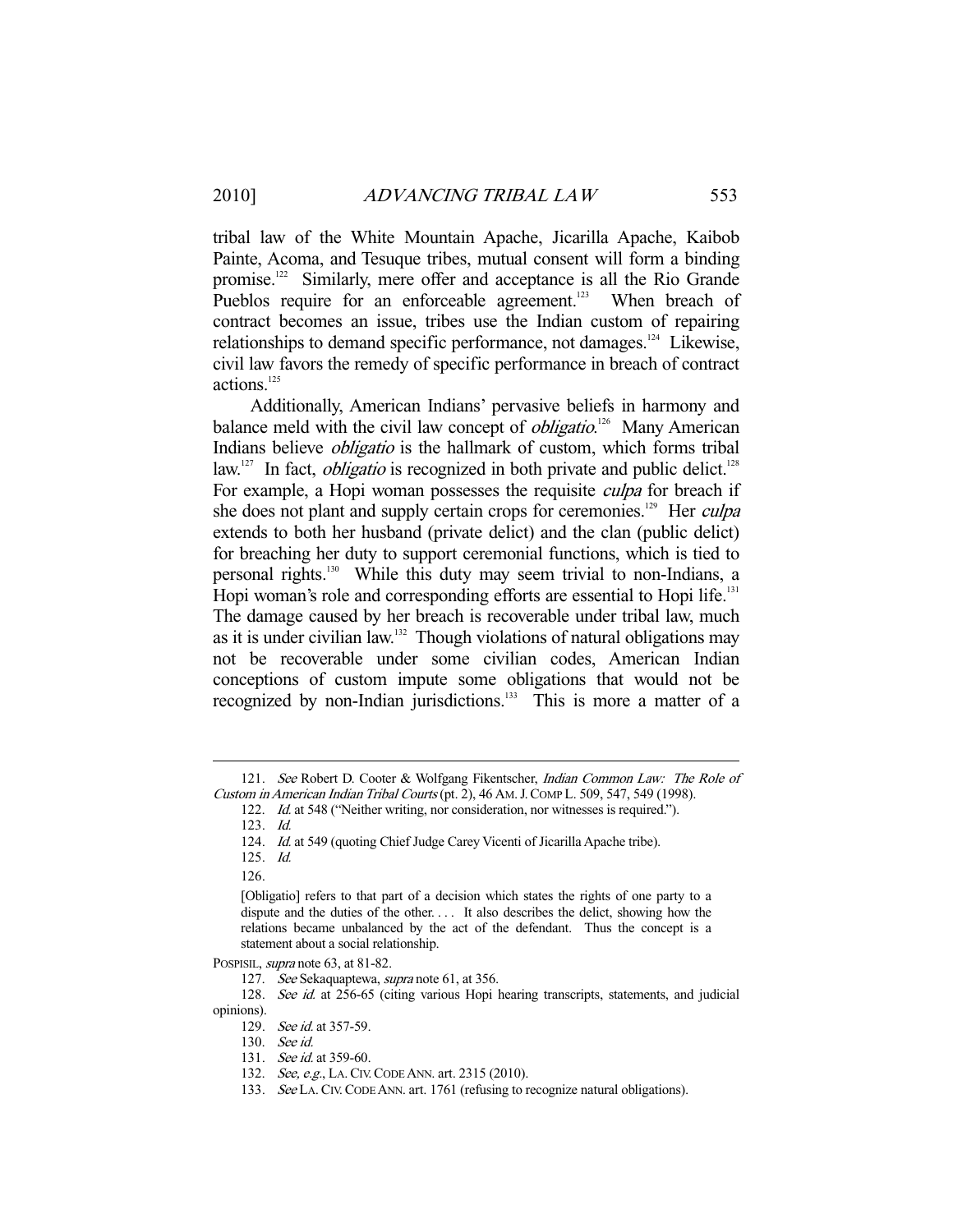difference in substantive law than practice, and therefore does not impact the similarity in function.

#### 3. Mirroring: Stare Decisis

 Most tribal courts have little incentive to record case opinions because judges base their decisions on pervasive tribal custom or tribal code and rarely refer to precedent.<sup>134</sup> When deciding a case, common law judges focus on the facts of the case before them and evaluate the facts in relation to prior cases.<sup>135</sup> Conversely, civilian judges use legal principles, irrespective of codification, and determine their relevance to the specific case.136 As Cooter and Fikentscher observed, judges write their orders, but they seldom write their opinions.<sup>137</sup> However, when opinions are recorded, they are typically concise, like civilian jurists'. Those judges who do write their opinions will initially describe the operable facts of the case and enunciate the applicable law, then render their opinion on how the law should be applied.<sup>138</sup> This process is significant because of the *way* tribal judges apply the law.<sup>139</sup> A tribal judge's methodology exemplifies the Continental European theory of subsumption, placing something specific under something general.<sup>140</sup> Under both tribal law and civil law, the specific element refers to the facts of the present case, and the general element refers to the civil law code and the tribal law code, if enacted, or the pervasive customary practice.<sup>141</sup>

 For example, the practice of a Cherokee judge seems to embody the tenants of subsumption. Under tribal law, a judge defers to behavioral norms that personify the law and makes a decision based on how the facts of the case apply to the norm.<sup>142</sup> Similarly, a civilian judge defers to the code and evaluates how the specific facts of the case fit under the applicable section or article.<sup>143</sup> The comparable nature of these processes furthers the argument that some tribal law deference is analogous to civilian jurisdictions. How the norms (laws) are articulated provides another interesting facet to this argument. The tribal orator, a priest

<sup>134.</sup> See Cooter & Fikentscher, supra note 52, at 294, 326-28 (noting that Navajos use precedent as a resource, but it is not the basis of decision nor is it binding).

<sup>135.</sup> See Tetley, *supra* note 118, at 702.

 <sup>136.</sup> Id.

<sup>137.</sup> See Cooter & Fikentscher, supra note 7, at 32.

<sup>138.</sup> See Richland & Deer, supra note 74, at 12.

<sup>139.</sup> See Cooter & Fikentscher, supra note 7, at 29, 32.

<sup>140.</sup> See id. at 56.

 <sup>141.</sup> See id.

 <sup>142.</sup> See id.

 <sup>143.</sup> See id.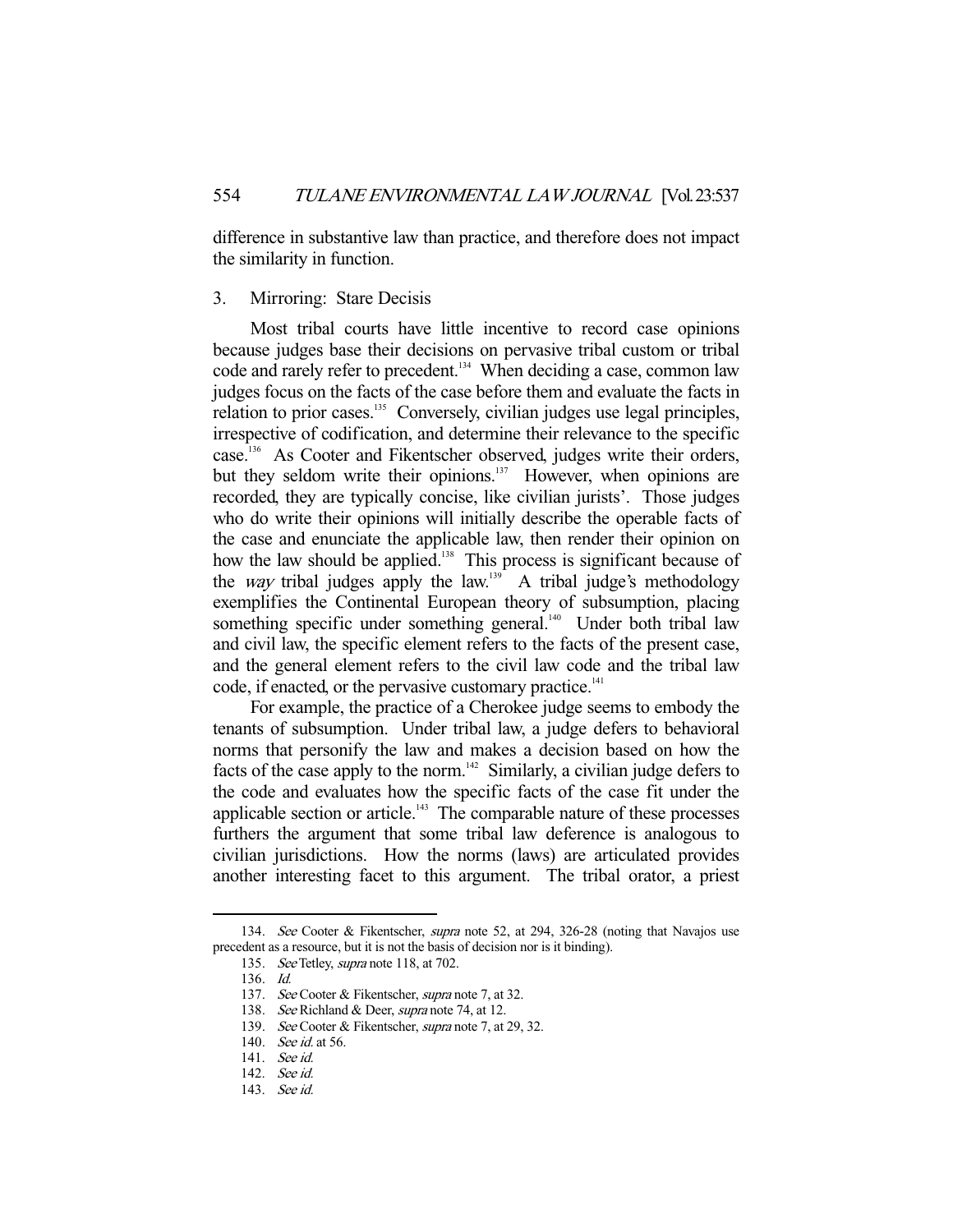referred to as the beloved man, reads the law in a public forum once a year.144 Though man announces the law, the orator is "reading the meaning of history and tradition," which is documented on a wampum.<sup>145</sup> The wampum is an ancient belt strung with colored beads, symbolizing a chronology of events and customs, which correspondingly state the law.<sup>146</sup> Though not all civilian or mixed jurisdictions are formally codified, the wampum may be evidence that some American Indians possess unique forms of codes that embody their law.

 Additionally, Cherokee norms of behavior, such as harmony and compromise, are law.147 The Cherokee view these laws as an "earthly representation of divine spirit order" of the "sovereign command from the Spirit World."148 Consequently, the Western conception of law cannot control tribal law in some respects, because man is incapable of making law.<sup>149</sup> Thus, it would be out of the question for the Cherokee to have judge-made law.<sup>150</sup> From this principle, it may be assumed that the common law concept of *stare decisis* is inapposite to tribal law, at least with respect to those tribes and nations that adhere to similar foundational principles of law. In fact, judges are expected to use their own knowledge of tribal custom in the "righting of relationships" by either completely disregarding Western-styled legal practice or by incorporating a civilianesque process similar to that used in civil law, whereby the judge, within his own discretion, applies facts to the relevant custom.151 This expectation bolsters the proposition that even when a tribe does not adopt a formal code, custom or another pervasive belief is the source of judicial deference. Though dissimilar in form, the practice is analogous to the way a civil law judge defers to the civil code.

 The general comparison between tribal and civilian codes is that most tribes who adopt a written code follow the continental approach of adhering to the code as  $law$ .<sup>152</sup> In the case of tribal law, this deference may be attributable to the code's embodiment of preexisting custom. Those tribal codes that are merely reproductions of another jurisdiction's code typically mandate that custom remain the primary source of law.

 <sup>144.</sup> RENNARD STRICKLAND, FIRE AND THE SPIRITS: CHEROKEE LAW FROM CLAN TO COURT 11-12 (1975).

 <sup>145.</sup> Id.

 <sup>146.</sup> Id. at 11.

 <sup>147.</sup> Id. at 10-11.

 <sup>148.</sup> See id.

 <sup>149.</sup> See id.

<sup>150.</sup> Id. ("Man might apply the divinely ordained rules, but no earthly authority was empowered to formulate rules of tribal conduct.").

 <sup>151.</sup> See Sekaquaptewa, supra note 61, at 320.

 <sup>152.</sup> See Cooter & Fikentscher, supra note 7, at 60.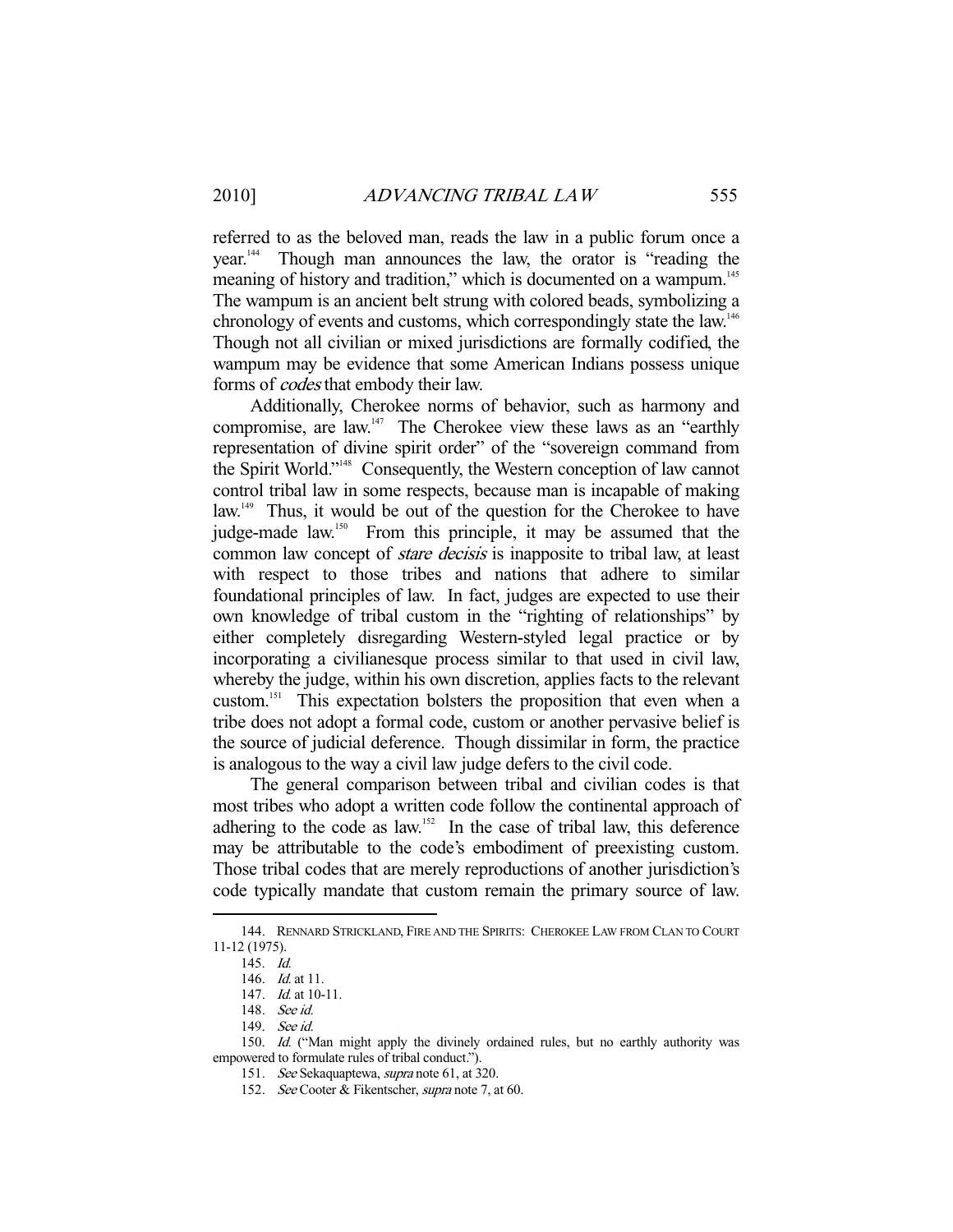Therefore, such codes appear to be intended to appease external pressures to codify. When a tribe chooses not to codify their laws, custom operates similarly to legal principles in other jurisdictions with uncodified civil law, such as Scotland and South Africa. This comparison exemplifies the fact that tribal law need not be codified to operate in a civilian fashion. The mirroring effect of civil law in tribal practice is essentially a product of style.

 In sum, American Indian legal systems are an undeniable mix of tribal law and Anglo-American common law. An essential element of the third legal family's composition is a mixity of civil and common law. Tribal law, however, shares so many characteristics with civil law that tribal law may possess a civilian genetic makeup. In this respect, what separates the mixity of tribal law and common law from the third legal family may be more a matter of degree than of kind. From this premise, it seems that the classical mixed jurisdiction theory would not be bastardized by the inclusion of some American Indian jurisdictions.

# IV. THE TAS DOCTRINE: PROTECTING SOVEREIGNTY AND THE LIFEBLOOD OF TRIBES

Water is the lifeblood of tribes.<sup>153</sup> In fact, "no activity on the reservation has more potential for significantly affecting" fundamental aspects of tribal life "than water use, quality and regulation."154 It is important to note that the CWA's TAS doctrine empowers tribes to regulate and set stringent water quality standards for reservation waters.<sup>155</sup> Furthermore, sovereignty depends on the preservation of tribal custom, religion, health, and economy.<sup>156</sup> Because water is intrinsically intertwined with these fundamental aspects of tribal life, tribes must protect their water to protect their sovereignty.<sup>157</sup> Tribes are thus wellserved by the TAS doctrine because it recognizes their inherent authority as sovereigns to protect reservation water quality, which in turn preserves tribes' culture.<sup>158</sup>

 <sup>153.</sup> Walker & Williams, supra note 11, 437.

 <sup>154.</sup> See id.

 <sup>155.</sup> See City of Albuquerque v. Browner, 97 F.3d 415, 423 (10th Cir. 1996); 40 C.F.R. 131.4(a) (2000).

<sup>156.</sup> See JEANETTE WOLFLEY & SUSAN JOHNSON, TRIBAL SOVEREIGNTY 1-2 (1996).

<sup>157.</sup> See id. at 5; Walker & Williams, supra note 11, at 437.

<sup>158.</sup> See WOLFLEY & JOHNSON, supra note 156, at 5; Albuquerque, 97 F.3d at 423-24.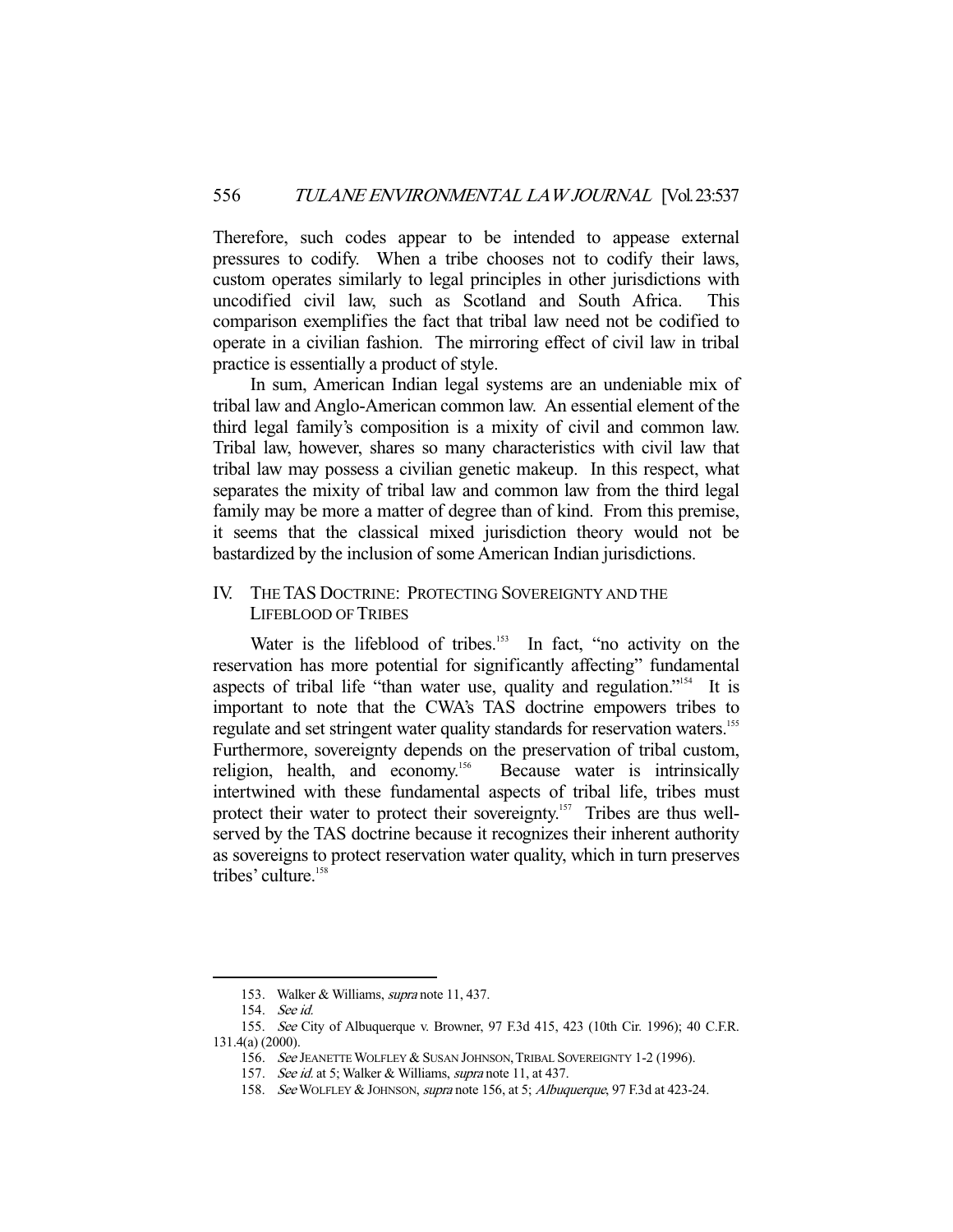#### A. Water Quality Standards: The Gateway to Protection of Tribal Culture

 From time immemorial, the original inhabitants of the North American continent have maintained a close physical and spiritual connection with the natural world. Their vision that humans are caretakers and guardians of nature implies an individual and governmental responsibility to use nature's resources with respect and reverence. For thousands of years, that responsibility was discharged within the framework of custom and tradition guiding the tribe's citizenry on tribal  $lands<sup>159</sup>$ 

 States have challenged the EPA's approval of strict tribal water quality standards as being irrational, arbitrary, and capricious when the standards are not premised on scientific data.<sup>160</sup> While national technology-based effluent standards are set by the EPA and must be justified by the best available technology to control discharges, water quality standards are not.<sup>161</sup> Tribes need only designate a use for the water and criteria that is sufficient to preserve that use.<sup>162</sup> Therefore, it appears that tribes are given great deference to decide what is protected and how it must be protected.

#### 1. Uses: What Is Protected?

 American Indians are inescapably entwined with nature and view water as their lifeblood. It is not surprising then that tribes use water as an essential component in their customs, religion, economy, and medicine.<sup>163</sup> The CWA requires certain use categories to be protected, but tribes may establish other categories, provided the use and corresponding water quality standards are consistent with the CWA.<sup>164</sup> Presumably, if a tribe uses a river for important ceremonies and the tribe sets a strict water quality standard associated with that use, the use should be protected under the CWA because it helps "restore and maintain the chemical, physical, and biological integrity of the Nation's waters."165 Because the EPA's presumption that the health and welfare of tribes is affected by

<sup>159.</sup> James M. Grijalva, Tribal Governmental Regulation of Non-Indian Polluters of Reservation Waters, 71 N.D. L.REV. 433, 434 (1995).

 <sup>160.</sup> See Albuquerque, 97 F.3d at 426.

 <sup>161.</sup> See 33 U.S.C. § 1316 (2006); 40 C.F.R. §§ 405-471 (1994); EPA, REFERENCE GUIDE TO WATER QUALITY STANDARDS FOR INDIAN TRIBES, at 1 (1990).

 <sup>162.</sup> See EPA, supra note 161, at 1, 6.

<sup>163.</sup> See Walker & Williams, supra note 11, at 437; see also Navajo Nation v. U.S. Forest Serv., 535 F.3d 1058, 1099 (9th Cir. 2008).

 <sup>164.</sup> See EPA, supra note 161, at 1, 7.

 <sup>165.</sup> See 33 U.S.C. § 1251(a).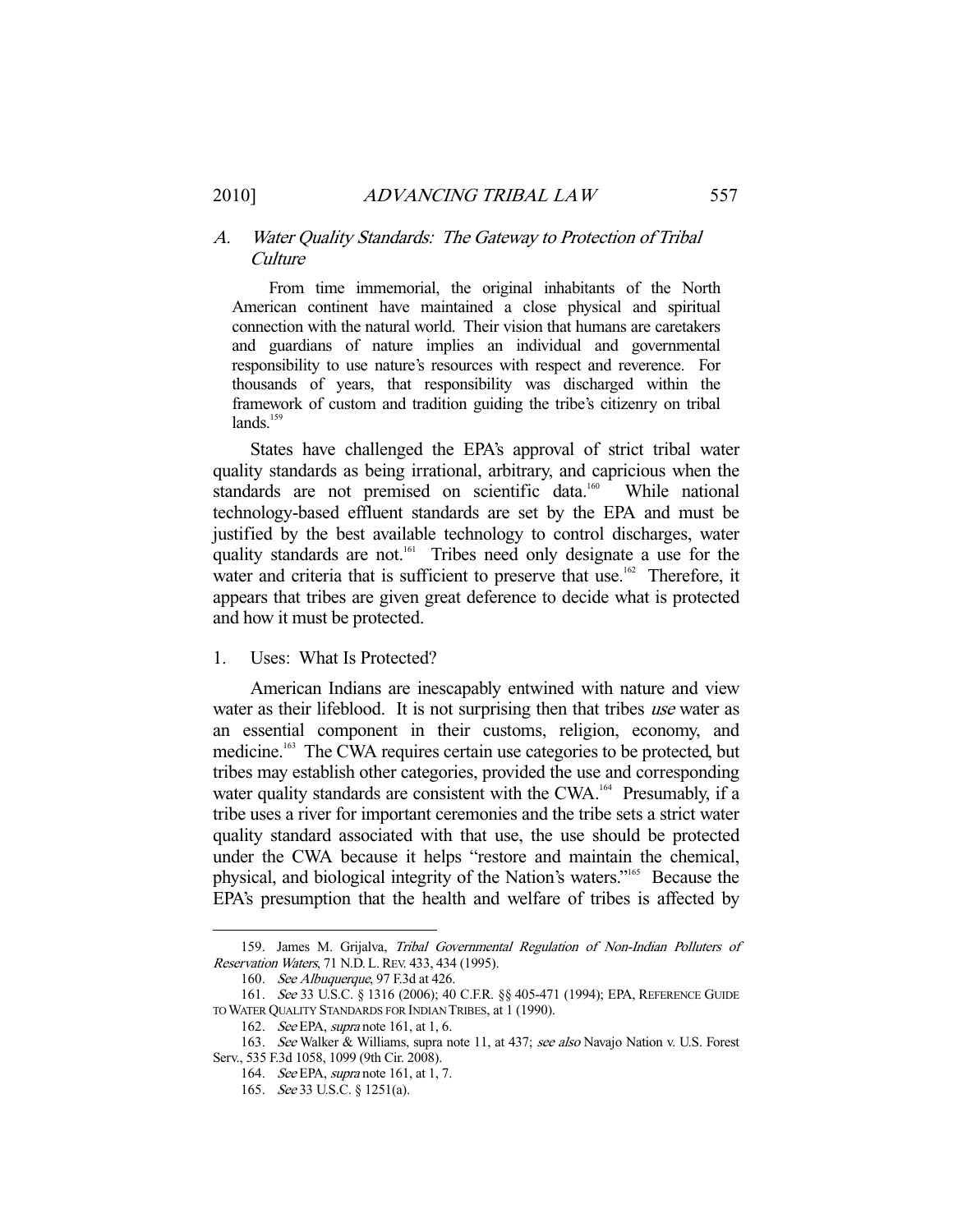water virtually secures TAS status, cultural water uses identified by tribes will be protected under the CWA.<sup>166</sup> Therefore, the TAS doctrine is important not only to the protection of tribal waters, but also to the recognition of tribal law's foundation in custom and religion.

 It is ironic that some federal statutes specifically designed to protect religion have failed to provide a reliable resource for Indians to protect their religion, but that the CWA, an environmental statute, has proven successful. The following cases are both from the Ninth Circuit and demonstrate how differently the court considered religion.

In Navajo Nation v. United States Forest Service, the Ninth Circuit refused to stop a ski resort expansion that included the daily spraying of 1.5 million gallons of treated sewage effluent on the tribe's most sacred land.<sup>167</sup> The effluent would render the tribe's religion impracticable, but the court reasoned that the only harm was to the "subjective spiritual experience" of the tribe.<sup>168</sup> Ultimately, the Ninth Circuit held that the effluent did not impose a substantial burden on the exercise of religion under the Religious Freedom Restoration Act (RFRA) because the tribe still had access to the land.<sup>169</sup> While it is arguable whether the court reached the correct decision, for this Comment, Navajo Nation shows how Indian principles of custom and tradition were not sufficient to set the standard for determining a substantial burden on the exercise of religion under the RFRA.<sup>170</sup>

 The CWA appears to be a better vehicle to protect tribes' religion. In *City of Albuquerque v. Browner*, the Ninth Circuit upheld the EPA's approval of the tribe's water quality standard designated to protect "the use of a stream, reach, lake, or impoundment for religious or traditional purposes," which may or may not involve ingestion of water. $171$  Though the city of Albuquerque claimed that the EPA's approval violated the Establishment Clause, the court denied this claim because the EPA's approval had a secular effect of advancing the CWA's goals.<sup>172</sup> In reaching its decision, the court focused on the EPA's purpose for approving the use, not the tribe's designation of the use for religious or

 <sup>166.</sup> EPA, Amendments to the Water Quality Standards Regulation that Pertain to Standards on Indian Reservations, 56 Fed. Reg. 64,876, 64,881 (Dec. 12, 1991) (codified at 40 C.F.R. pt. 131).

 <sup>167.</sup> See Navajo Nation, 535 F.3d at 1070.

 <sup>168.</sup> See id. at 1063.

 <sup>169.</sup> See id. at 1070.

<sup>170.</sup> See id. at 1099-06 (Fletcher, Pregerson & Fisher, J., dissenting) (detailing the burden on tribes' customs, beliefs and way of life).

 <sup>171.</sup> City of Albuquerque v. Browner, 97 F.3d 415, 423 (10th Cir. 1996).

 <sup>172.</sup> See id.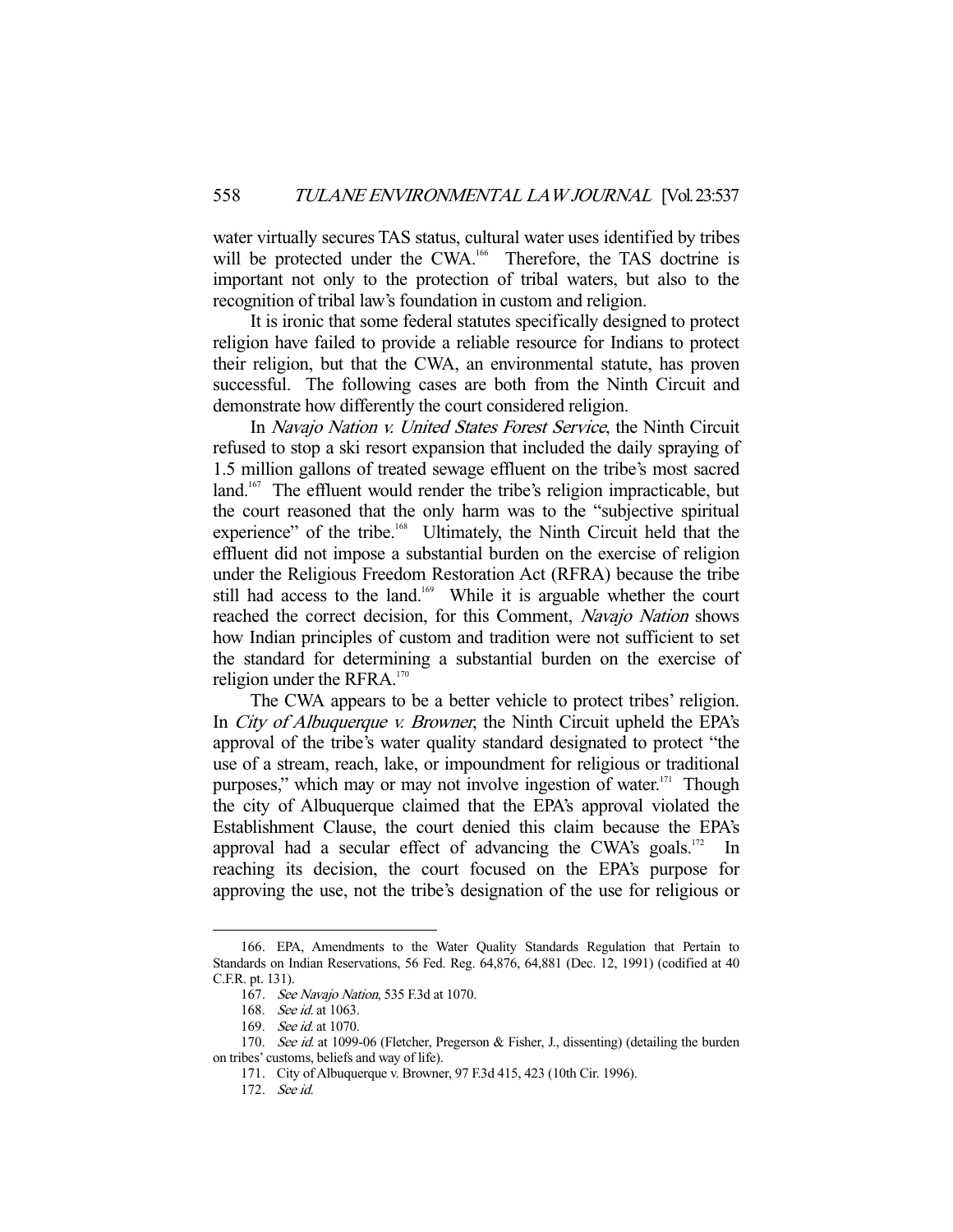other purposes associated with tradition.<sup>173</sup> Unlike Navajo Nation, religion and tradition were sufficient to serve as the framework for setting water quality standards under the CWA.<sup>174</sup>

#### 2. Criteria: How To Protect It?

 The ultimate goal of setting water quality standards is protecting its associated use. Though numeric water quality standards are more easily enforced, tribes may employ narrative statements to set standards.<sup>175</sup> Narrative statements may require that water be free from "discharges in amounts sufficient to be unsightly or deleterious" or that "render the waters injurious to public health" or "impair the waters for any designated use."176 As long as the water quality standard is sufficient to put a party on notice, there is a strong presumption that narrative statements are not unconstitutionally vague.<sup>177</sup> Additionally, the EPA provides an administrative process through which clarification may be sought.<sup>178</sup> The EPA is not required to review the scientific support of narrative statements as long as the standard is more stringent than federal minimums.<sup>179</sup> Therefore, water quality standards based on narrative statements open the door for tribes who lack funds and infrastructure for elaborate water quality programs.

#### B. Legitimizing Culture: The TAS Doctrine Supports Tribal Law

 The TAS doctrine accepts custom, tradition, religion, and other holistic conceptions as legitimate uses under the CWA. As discussed above, these fundamental principles are the basis of tribal law.<sup>180</sup> The EPA decides to approve or reject a use by evaluating whether it is attainable and consistent with the CWA's objective, not by evaluating the principles behind the use.<sup>181</sup> Additionally, water quality standards must simply be sufficient to protect the use.<sup>182</sup> Analogously, tribal law should

 <sup>173.</sup> See id.

 <sup>174.</sup> See City of Albuquerque v. Browner, 865 F. Supp. 733, 740 (D.N.M. 1993), cert. denied, 522 U.S. 965 (1997).

<sup>175.</sup> See 40 C.F.R. 131.11(a) (2000).

<sup>176.</sup> See State of Mississippi Water Quality Criteria for Intrastate, Interstate, and Coastal Waters, Secs. II(2), (3) (adopted Aug. 23, 2007), *available at http://www.deq.state.ms.us/mdeq.* nsf/page/wmb\_water\_quality\_standards?opendocument (click on "State of Mississippi Water Quality Criteria for Intrastate, Interstate, and Coastal Waters" hyperlink).

<sup>177.</sup> See Albuquerque, 97 F.3d at 429.

 <sup>178.</sup> See id.

<sup>179.</sup> See id. at 426; Standards on Indian Reservations, 56 Fed. Reg. 64,876, 64,886 (1991).

 <sup>180.</sup> See supra Part III.A.

<sup>181.</sup> See EPA, supra note 161, at 7-8.

 <sup>182.</sup> Standards on Indian Reservations, 56 Fed. Reg. 64,876.